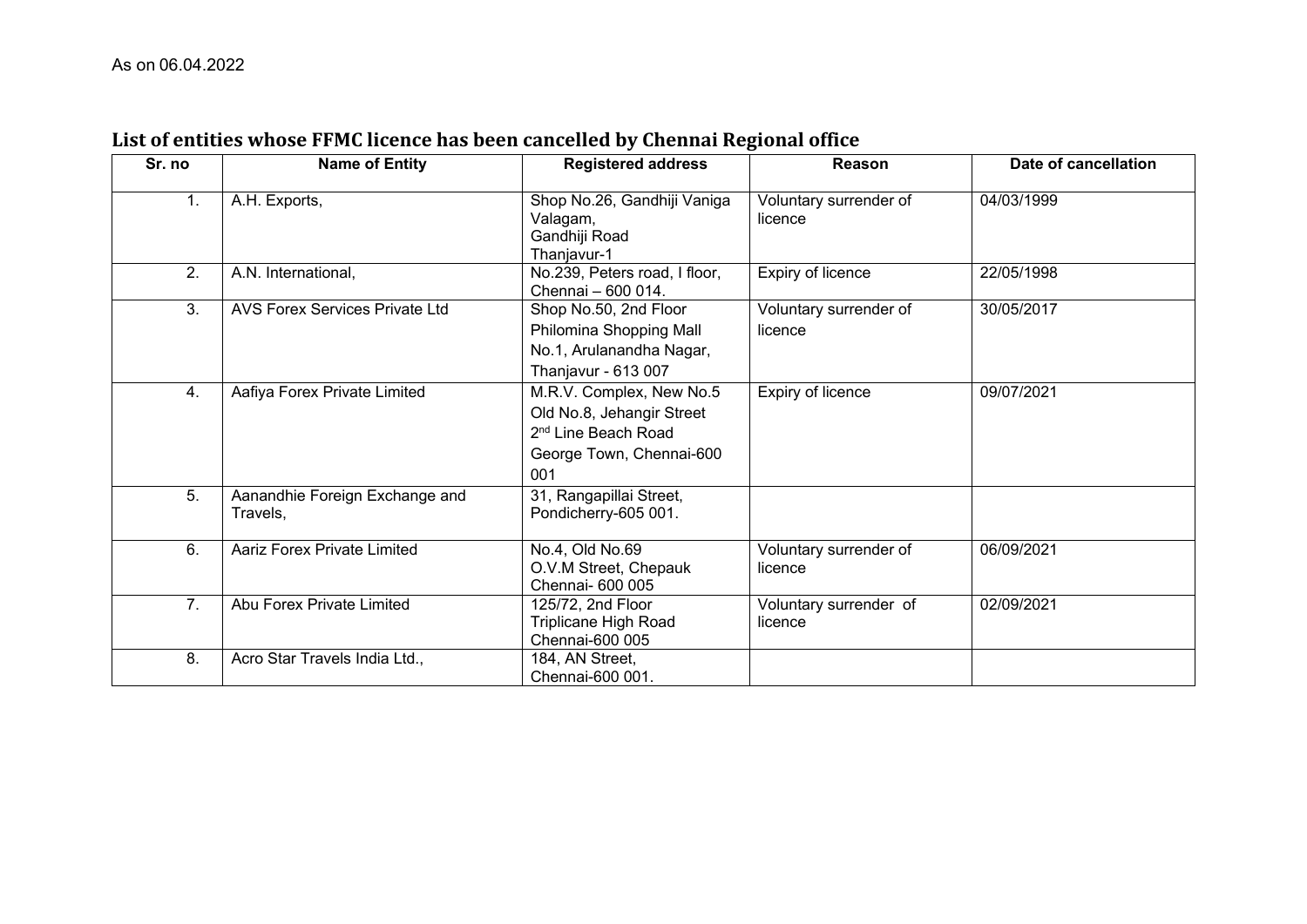| Sr. no | <b>Name of Entity</b>                | <b>Registered address</b>                                                                                                 | Reason                            | Date of cancellation |
|--------|--------------------------------------|---------------------------------------------------------------------------------------------------------------------------|-----------------------------------|----------------------|
| 9.     | <b>Adhith Forex Private Limited</b>  | No.54, Pozhichalur Main<br>Road, Pammal<br>Chennai - 600 075                                                              | Voluntary surrender of<br>licence | 24/01/2020           |
|        |                                      | <b>Place of business</b><br>24 & 25, Ground Floor<br>129, Plaza Centre<br>G.N. Chetty Road<br>T. Nagar<br>Chennai-600 006 |                                   |                      |
| 10.    | Aero Master Tours & Travels,         | No.48, Nungambakkam High<br>Road,<br>Nungambakkam,<br>Chennai - 600 034.                                                  | Voluntary surrender of<br>licence | 26/02/1999           |
| 11.    | <b>Ahsan Travel Services</b>         | No.40, Angappan Street,<br>Chennai - 600 001.                                                                             | Voluntary surrender of<br>licence | 23/03/1998           |
| 12.    | Ajay Forex Ltd.,                     | No.1 First Street,<br>Haddows Road,<br>Nungambakkam,<br>Chennai - 600 006.                                                |                                   |                      |
| 13.    | Ajoras Money Changer Private Limited | No.464, Periyakadai Veedhi,<br>Tiruchirappalli - 620 008                                                                  | Expiry of licence                 | 30/04/2020           |
| 14.    | Al Barr Finance Ltd.,                | No.15B I, Floor,<br>No.24, Wellington Estate,<br>Egmore,<br>Chennai -600 008.                                             | Voluntary surrender of<br>licence | 20/11/2002           |
| 15.    | Al Majnoor Forex Pvt. Ltd.,          | 330, Anna Salai,<br>Puducherry - 605 601.                                                                                 | Expiry of licence                 | 05/07/2007           |
| 16.    | Alagendran Finance Ltd.,             | 138, T.C.Street,<br>Chennai - 600 001.                                                                                    |                                   |                      |
| 17.    | Al-Ameen Tours & Travels,            | No.132 A, Triplicane High<br>Road,<br>Chennai -600 005.                                                                   | Voluntary surrender of<br>licence | 03/09/1998           |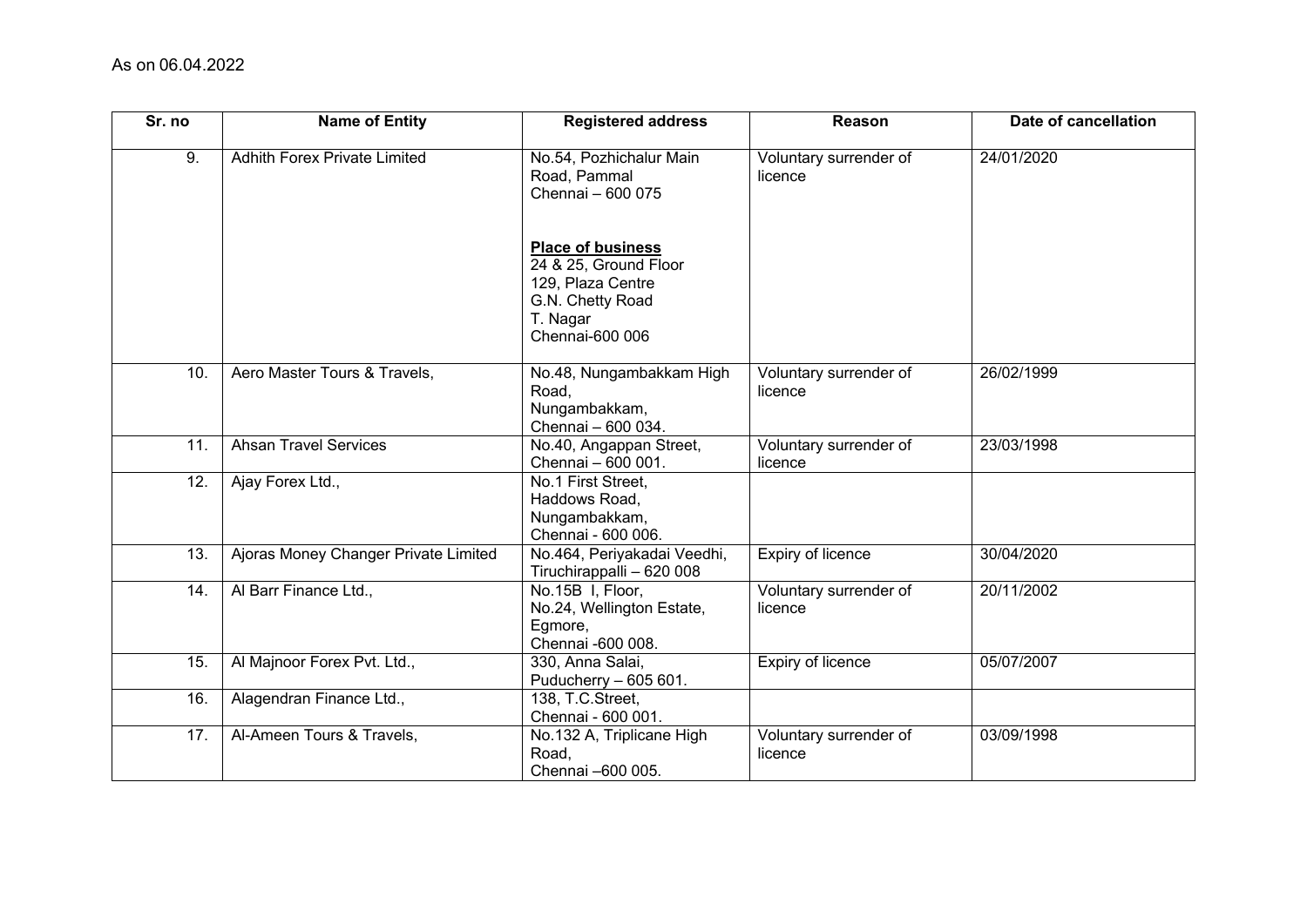| Sr. no            | <b>Name of Entity</b>                                     | <b>Registered address</b>                                                                                            | Reason                            | Date of cancellation |
|-------------------|-----------------------------------------------------------|----------------------------------------------------------------------------------------------------------------------|-----------------------------------|----------------------|
| 18.               | ALMS Associates P Ltd.,                                   | 18, Jaffer Strang Street,<br>Chennai - 600 001.                                                                      | Voluntary surrender of<br>licence | 20/09/2007           |
| 19.               | Aloha Travels,                                            | Post Box No.3890,<br>No.422, Dr.Nanjappa Road,<br>Coimbatore - 641 018.                                              | Expiry of licence                 | 02/01/1998           |
| 20.               | Alpic Finance Ltd.,                                       | 6/1 Rajamannar St.,<br>T.Nagar,<br>Chennai - 600 017.                                                                |                                   |                      |
| 21.               | Amanath Forex Private Limited                             | Flat No. B3 (Bushra House)<br>First Floor, New No.6, Old<br>No.46, Nowroji Road<br>Chennai - 600 031                 | Voluntary surrender of<br>licence | 09/11/2020           |
| 22.               | American Express Services India Ltd.,                     | Spencer Plaza, Ground Floor,<br>768/769, Anna Salai,<br>Chennai-600 002.                                             |                                   |                      |
| 23.               | American Express Foreign Exchange<br>Services India Ltd., | No.101 A Block,<br>Raheja Centre<br>Avanashi Road,<br>Coimbatore - 641 018.                                          |                                   |                      |
| 24.               | Amoza & Co.,                                              | No.9, Greenways Road,<br>Raja Annamalaipuram<br>Chennai -600 028.                                                    | Expiry of licence                 | 26/02/1999           |
| 25.               | Amruthanjan Finance Ltd.,                                 | No.42 / 45, Luz Church Road,<br>Mylapore,<br>Chennai - 600 004.                                                      | Voluntary surrender of<br>licence | 09/11/1998           |
| 26.               | Anwar Forex Private Ltd                                   | Shree Sakthi Plaza,<br>No.70 Sir Thyagaraya Road<br>Shop No.5 Basement<br>Pondy Bazaar<br>T.Nagar, Chennai - 600 017 | Voluntary surrender of<br>licence | 07/12/2017           |
| $\overline{27}$ . | Ansari Forex Private Limited                              | Mumtaj Complex No.83/171,<br>1st Floor<br>Shop No.6, Angappa<br>Nayagan Street, Mannady<br>Chennai-600001            | Voluntary surrender of<br>licence | 28/09/2021           |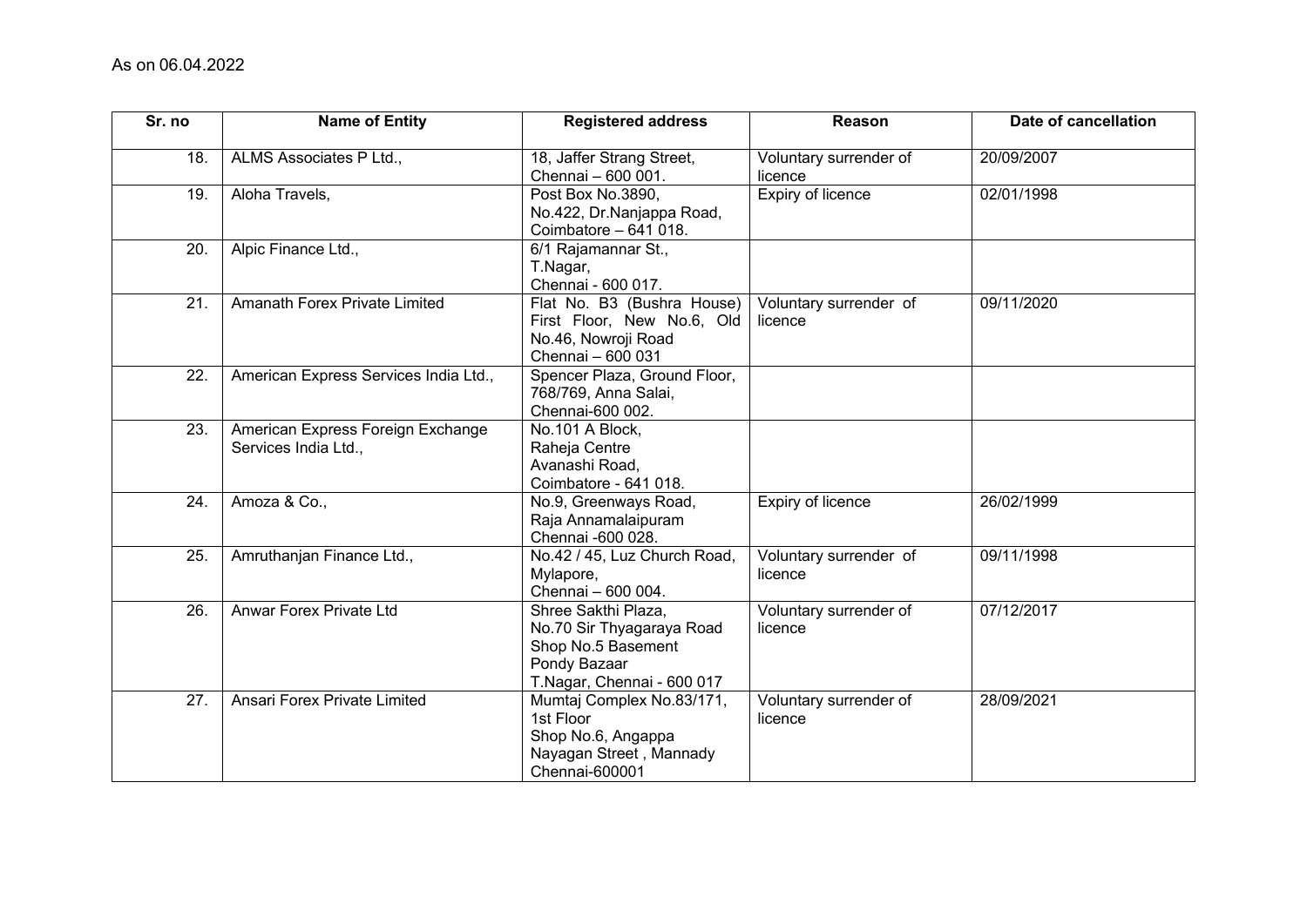| Sr. no | <b>Name of Entity</b>                                     | <b>Registered address</b>                                                              | Reason                                                            | Date of cancellation |
|--------|-----------------------------------------------------------|----------------------------------------------------------------------------------------|-------------------------------------------------------------------|----------------------|
| 28.    | Around The World Travel & Tours<br><b>Private Limited</b> | No.73/2, 73/3<br>Mcnichols Road<br>Chetpet, Chennai - 600 031                          | <b>Expiry of licence</b>                                          | 02/02/2022           |
| 29.    | Asha International Forex Services,                        | 20, Prince Plaza, Panthean<br>Road,<br>Chennai- 600008.                                |                                                                   | 23/01/2012           |
| 30.    | Asian Exchange (India) Private Limited                    | No.96, Pondy Bazaar (1st Floor)<br>T.Nagar, Chennai - 600 017                          | Voluntary surrender of<br>licence                                 | 29/12/2021           |
| 31.    | Asian Money Remittances (P) Ltd.,                         | 29, Second Main Road,<br>CIT Colony,<br>Mylapore,<br>Chennai-600 004.                  |                                                                   |                      |
| 32.    | Awin Exim Company Ltd.,                                   | Mant Chambers, I Block,<br>2 <sup>nd</sup> Floor, 758, Anna Salai,<br>Chennai-600 002. |                                                                   |                      |
| 33.    | B.S. KamsaMohideen Firm,                                  | No.28, Adhithennar Street,<br>Hari's Complex,<br>Pudupet,<br>Chennai -600 002.         | Voluntary surrender of<br>licence (scanned copy not<br>available) | 31/03/1998           |
| 34.    | Baghmar Forexwala Private Limited                         | No.25, Ramanan Road<br>1st Floor, Sowcarpet<br>Chennai-600079                          | Expiry of licence                                                 | 15/06/2020           |
| 35.    | Barakath International,                                   | No.3, ouliyaShaib Street, I<br>floor,<br>Ellis Road,<br>Chennai -600 005.              | Expiry of licence                                                 | 13/02/1999           |
| 36.    | Bhagya Forex Pvt. Ltd.                                    | Sorrento Building, Basement<br>6 LB Road,<br>Adyar,<br>Chennai - 600 020.              | Expiry of licence                                                 | 28/09/2009           |
| 37.    | Bharat Travel Services Pvt. Ltd.,                         | No.160, ThambuChetty<br>Street.<br>Chennai - 600 001.                                  |                                                                   |                      |
| 38.    | Bhawarlal Forex Pvt. Ltd.,                                | No.222, First Floor,<br>KosakadaiSt,<br>Puducherry 605 001.                            | Expiry of licence                                                 | 30/05/2011           |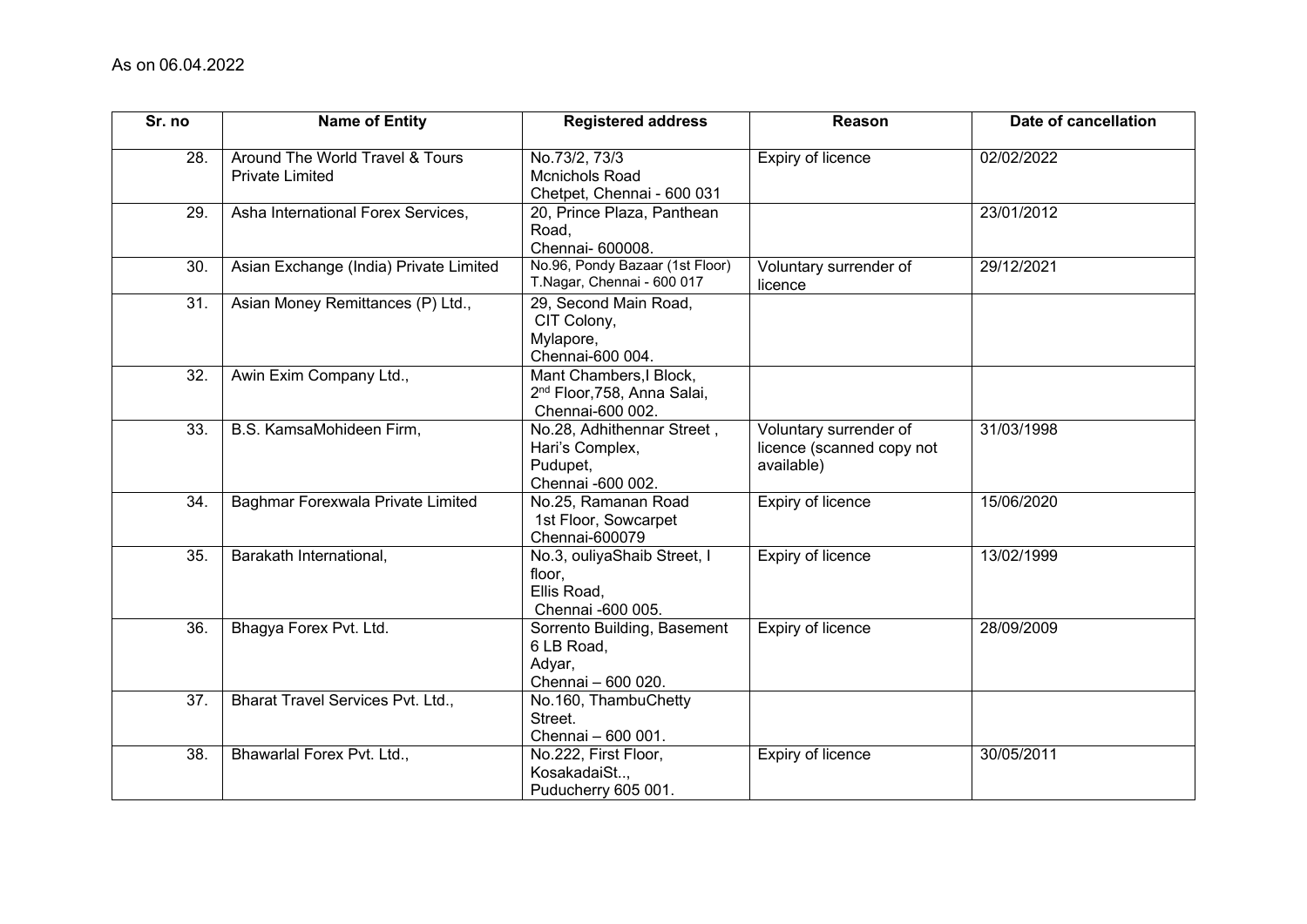| Sr. no | <b>Name of Entity</b>                          | <b>Registered address</b>                                                                                                                                                                                                                                                               | Reason                            | Date of cancellation |
|--------|------------------------------------------------|-----------------------------------------------------------------------------------------------------------------------------------------------------------------------------------------------------------------------------------------------------------------------------------------|-----------------------------------|----------------------|
| 39.    | Big Ex Travel & Agency,                        | No.21, Mookernallamuthu<br>street.<br>Chennai - 600 001.                                                                                                                                                                                                                                | Voluntary surrender of<br>licence | 29/04/1998           |
| 40.    | Bonanza Money Exchange Pvt Ltd                 | No 12 A, RajajiSalai,<br>Chennai - 600001.                                                                                                                                                                                                                                              | Voluntary surrender of<br>licence | 16/03/2017           |
| 41.    | <b>Bonjour Bonheur Pvt Ltd</b>                 | 133, Kosakadai Street<br>Puducherry - 605 001                                                                                                                                                                                                                                           |                                   | 31/10/2017           |
| 42.    | <b>Booming Forex Private Limited</b>           | No.31A, Bazar Road<br>Pallavaram<br>Chennai-600 043                                                                                                                                                                                                                                     | <b>Expiry of licence</b>          | 08/09/2021           |
| 43.    | Boss 10 E-Commerce Services Private<br>Limited | 11, Ramanathan Street<br>Mahalingapuram,<br>Nungambakkam<br>Chennai-600 034<br>Place of business<br>(i)11, Ramanathan Street<br>Mahalingapuram,<br>Nungambakkam<br>Chennai-600 034<br>(ii)No.7, Basement Floor<br>Jenne Plaza<br>No.5, Bharathiyar Salai<br>Cantonment<br>Trichy-620001 | Expiry of Licence                 | 13/01/2022           |
| 44.    | Burma Fancy Stores,                            | No.35, railway Station road,<br>Alundur.<br>Chennai - 600 016.                                                                                                                                                                                                                          | Expiry of licence                 | 15/05/1997           |
| 45.    | CAG Hotels Pvt. Ltd.                           | 312, Bharatiar Road<br>Coimbatore - 641 044                                                                                                                                                                                                                                             | Voluntary surrender of<br>licence | 12/09/2017           |
| 46.    | <b>CSK Forex Private Limited</b>               | Gaiety Palace, No.1/L<br>Shop No.1F, First Floor<br><b>Blackers Road, Chintadripet</b><br>Chennai- 600 002                                                                                                                                                                              | Voluntary surrender of<br>licence | 31/07/2020           |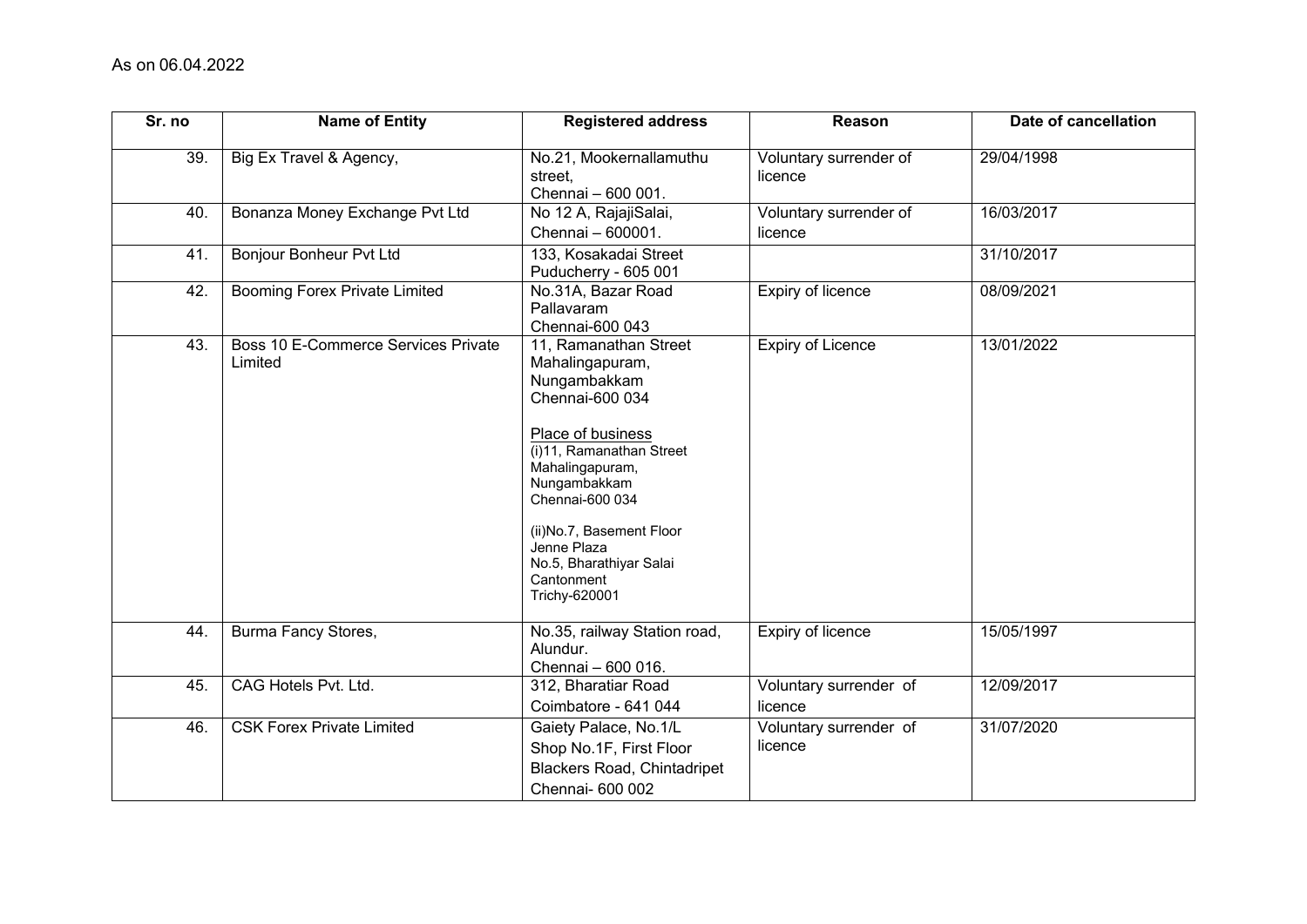| Sr. no | <b>Name of Entity</b>                             | <b>Registered address</b>                                                                                                      | Reason                            | Date of cancellation |
|--------|---------------------------------------------------|--------------------------------------------------------------------------------------------------------------------------------|-----------------------------------|----------------------|
| 47.    | Candid Forex& Financials Pvt Ltd                  | U 86 (New U34),<br>Fifth Main Road,<br>Anna Nagar,<br>Chennai - 600 040                                                        | Voluntary surrender of<br>licence | 16/03/2017           |
|        |                                                   | <b>Place of business</b><br>No.124, Marshalls Road,<br>Ground Floor,<br>Bhageeratha Residency,<br>Egmore,<br>Chennai - 600008. |                                   |                      |
| 48.    | Canon International,                              | No.1, G.M.Street,<br>Ellis Road,<br><b>Mount Road</b><br>Chennai -600 002.                                                     | Voluntary surrender of<br>licence | 26/02/1998           |
| 49.    | Capital finance,                                  | No.147, Bells Road,<br>Chepauk,<br>Chennai-600 005.                                                                            | Expiry of licence                 | 16/02/1999           |
| 50.    | Castle Tours & Travels,                           | F45, I Floor, Spencer Plaza,<br>No.769, Anna salai,<br>Chennai - 600 002.                                                      | Expiry of licence                 | 02/03/1999           |
| 51.    | Chennai Deluxe International Hotels Pvt.<br>Ltd., | Block No.1, Plot No.5,<br>'E' Road'<br>Koyambedu<br>Chennai 600 107                                                            | Expiry of licence                 | 02/03/2012           |
| 52.    | Chhajer Finance Ltd.,                             | Chhajer Chambers,<br>New No. 391 (Id No. 193),<br>Mint Street,<br>Park Town,<br>Chennai - 600 003.                             | Voluntary surrender of<br>licence | 07/07/2009           |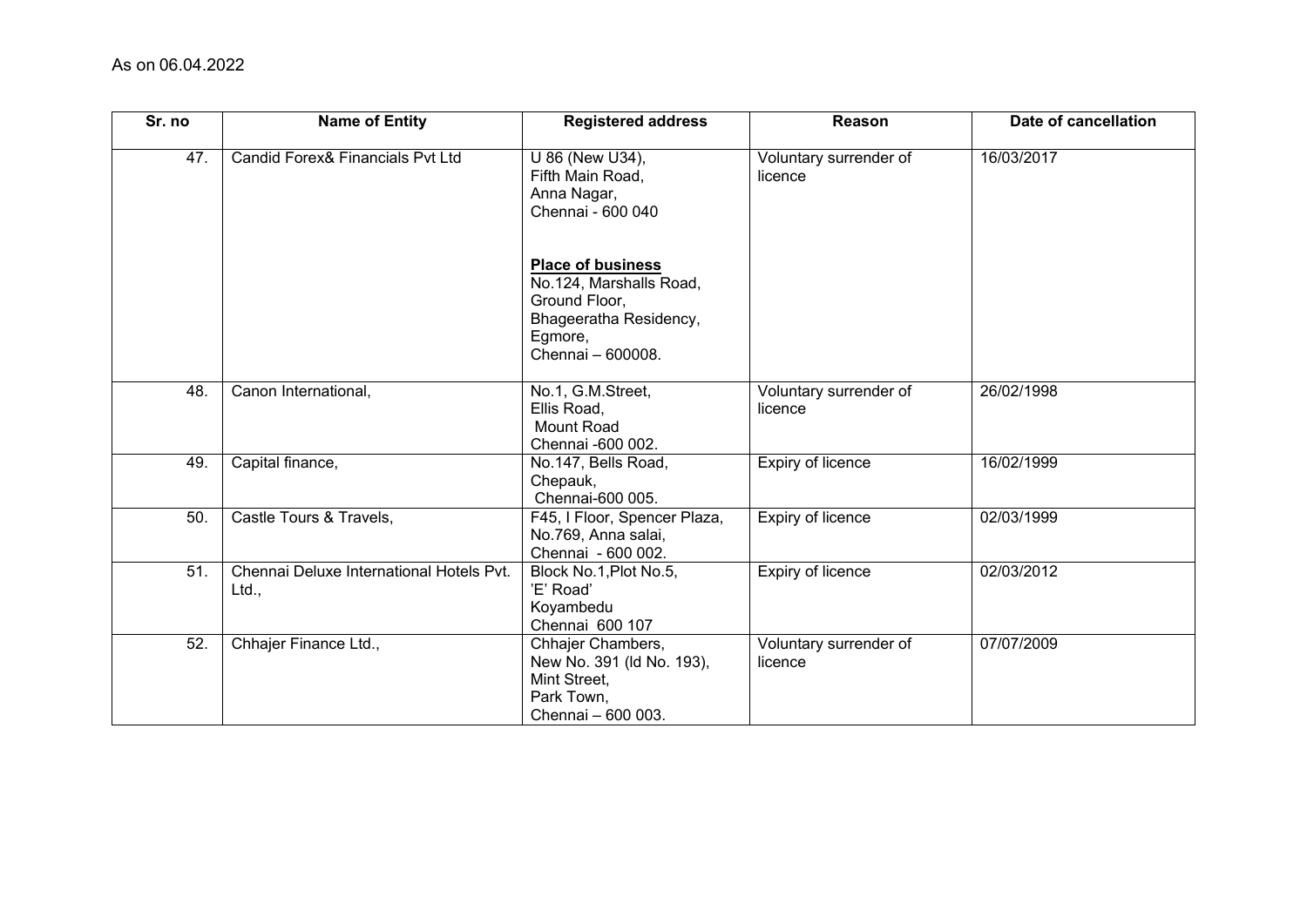| Sr. no | <b>Name of Entity</b>                       | <b>Registered address</b>                                                                                     | Reason                            | Date of cancellation |
|--------|---------------------------------------------|---------------------------------------------------------------------------------------------------------------|-----------------------------------|----------------------|
| 53.    | Chittu Finanace(Madras) Itd.,               | Foreign Exchange Division,<br>'Rama Nilayam"<br>No.441, Saidapet Road,<br>Vadapalani,<br>Chennai - 600 026.   |                                   |                      |
| 54.    | Choice Forex P Ltd.,                        | New No. 118 (Old No. 200),<br>Angappan Street,<br>Chennai - 600 001.                                          | Expiry of licence                 | 09/03/2006           |
| 55.    | Circuit City,                               | No.73, Purasawalkam High<br>Road,<br>Chennai -600 007.                                                        | Voluntary surrender of<br>licence | 28/07/1998           |
| 56.    | Citymen Forex& Travels Ltd.,                | 38/39 C.P.Ramaswamy Road,<br>Alwarpet,<br>Chennai- 600 018.                                                   | Expiry of licence                 | 09/072007            |
| 57.    | Classic Money Exchange Ltd.,                | 52, G.N.Chetty Road,<br>T.Nagar,<br>Chennai - 600 017.                                                        |                                   |                      |
| 58.    | Colombia Travel Agency,                     | No.233 / 1, BharathiSalai,<br>Triplicane,<br>Chennai - 600 005                                                | Voluntary surrender of<br>licence | 17/06/1998           |
| 59.    | Color Communication,                        | Shop no.11, Ground Floor,<br>Prince Arcade,<br>No.22A, Cathedral Road,<br>Chennai - 600 086                   | Voluntary surrender of<br>licence | 18/12/1997           |
| 60.    | Commonwealth Microfinance (I) Ltd.,         | 4, the Manor,<br>1 Cenotaph Second Lane,<br>Alwarpet<br>Chennai - 600 018.                                    | Revocation of licence             | 15/10/2009           |
| 61.    | Coramandel & Financial Services Pvt.<br>Ltd | 510 (164), TTK Road<br>Alwarpet,<br>Chennai - 600 018                                                         | Expiry of licence                 | 05/10/2017           |
| 62.    | <b>Crescent Travels,</b>                    | Shop No.17,<br>1 <sup>st</sup> floor, Tatia's Complex,<br>No.343, Triplicane High Road,<br>Chennai - 600 005. | Voluntary surrender of<br>licence | 07/04/1998           |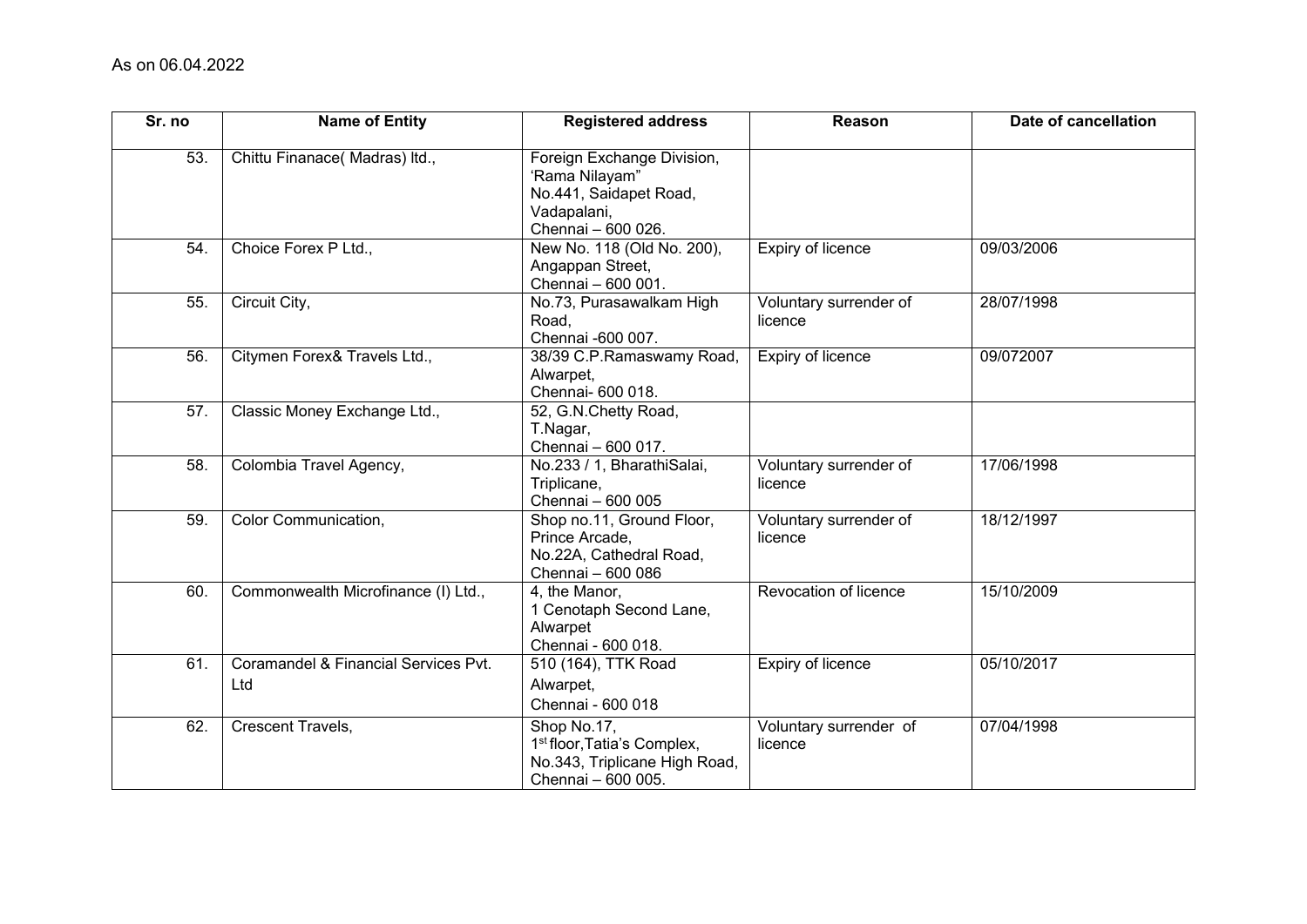| Sr. no            | <b>Name of Entity</b>                                      | <b>Registered address</b>                                                                    | Reason                            | Date of cancellation |
|-------------------|------------------------------------------------------------|----------------------------------------------------------------------------------------------|-----------------------------------|----------------------|
| 63.               | Dass Colour Lab,                                           | No 72, Triplicant High Road,<br>Chennai -600 005.                                            | Voluntary surrender of<br>licence | 05/02/1998           |
| 64.               | Dass India Money Changer Pvt. Ltd                          | No.3, Second Line Beach<br>Chennai - 600 001                                                 | Voluntary surrender of<br>licence | 27/04/2018           |
| 65.               | Deccan Air Services (P) Ltd.,                              | No.1 Vivekananda Road,<br>Chetpet,<br>Chennai - 600 031.                                     |                                   |                      |
| 66.               | Delight Forex& Travel Services Pvt. Ltd.,                  | G.4 Elcanso Complex,<br>No.10, Casa Major Road,<br>Egmore,<br>Chennai- 600 008.              | Voluntary surrender of<br>licence | 06/03/2007           |
| 67.               | Dev Credits and Investments Ltd.,                          | No.354, Pantheon Road,<br>Chennai -600 008.                                                  | Expiry of licence                 | 09/09/1998           |
| 68.               | Dharani Finance Ltd.                                       | No.57, Sterling Road,<br>Nungambakkam,<br>Chennai 600 034.                                   | Expiry of licence                 | 28/06/2011           |
| 69.               | Dheva Investment and Finance India<br>Pvt. Ltd.,           | 5c, Mookambika Complex,<br>No.4, Lady Desikachary<br>Road,<br>Mylapore,<br>Chennai -600 004. | Voluntary surrender of<br>licence | 31/12/1998           |
| 70.               | <b>Dhoufic Enterprises</b>                                 | No.1, Armenian Street, II floor,<br>Chennai -600 001.                                        | Expiry of licence                 | 23/02/1999           |
| 71.               | Diyamira Forex & Travel Services<br><b>Private Limited</b> | Shop No.02, Rajam Plaza<br>No-112, Alagar Kovil Road<br>Tallakulam, Madurai-625 002          | Revocation of licence             | 28/10/2019           |
| 72.               | DJS Stocks & Shares Ltd.,                                  | No.14, Arts College Road,<br>Coimbatore - 641 018.                                           | Expiry of licence                 | 09/11/1998           |
| $\overline{73}$ . | DRS Info System Ltd.,                                      | No1 Pioneer Mills Road,<br>Peelamedu,<br>Coimbatore - 641 004.                               |                                   |                      |
| 74.               | Dugar Forex Ltd.,                                          | No. 805, Anna Salai,<br>Chennai - 600 002                                                    | Voluntary surrender of<br>licence | 27/07/2009           |
| 75.               | Dynasty Forex Pvt., Ltd.,                                  | 167, Eldams Road,<br>Alwarpet,<br>Chennai - 600 018.                                         | Expiry of licence                 | 13/08/2007           |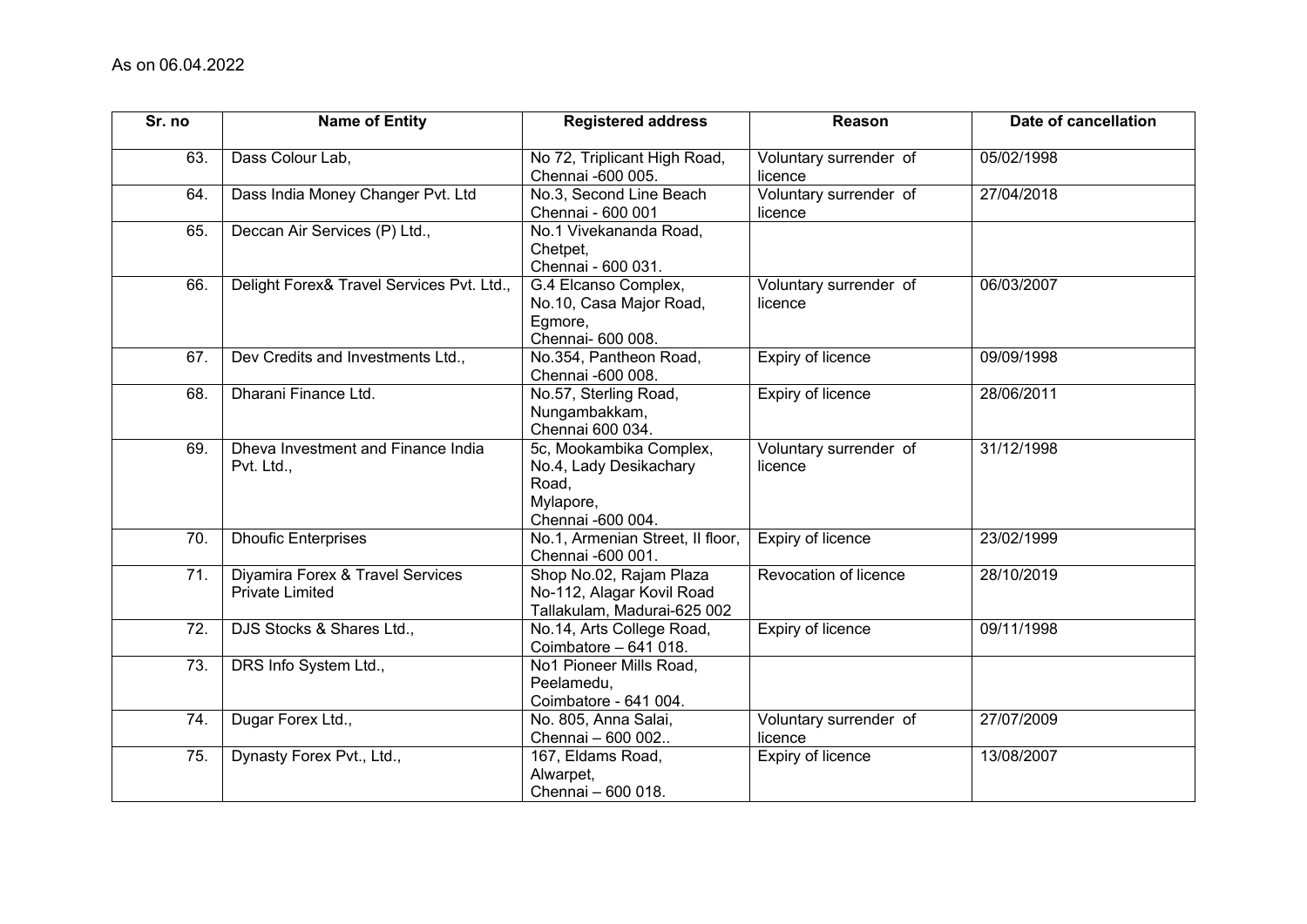| Sr. no          | <b>Name of Entity</b>                           | <b>Registered address</b>                                                                                                                           | Reason                            | Date of cancellation |
|-----------------|-------------------------------------------------|-----------------------------------------------------------------------------------------------------------------------------------------------------|-----------------------------------|----------------------|
| 76.             | East Coast Travels (P) Ltd.,                    | MKM Chambers II Floor,<br>Kodambakkam High Road,<br>Nungambakkam,<br>Chennai - 600034.                                                              |                                   | 10/12/2012           |
| 77.             | First Choice Forex& Services (P) Ltd            | No.40A, SF2<br>High Towers, Nungambakkam<br><b>High Road</b><br>Chennai -600 034                                                                    | Revocation of licence             | 13/07/2017           |
| 78.             | Five Star Business Credits Ltd.,                | 99, Periyar EVR High Road,<br>P.B.No.2525,<br>Chennai - 600 029.                                                                                    | Voluntary surrender of<br>licence | 17/09/1999           |
| 79.             | Forsee Travels & Tourism Services Pvt.<br>Ltd., | 56, North Boag Road,<br>T.Nagar,<br>Chennai-17                                                                                                      |                                   |                      |
| 80.             | Gajraj Mehta International Private Ltd.,        | No.97 (46), Egmore High<br>Road,<br>Egmore,<br>Chennai - 600 008.                                                                                   | <b>Expiry of licence</b>          | 20/11/2007           |
| 81.             | Gakana Forex Private Limited                    | Door No.1, Mahalakshmi<br>Street, T.Nagar<br>Chennai - 600 017.                                                                                     | Voluntary surrender of<br>licence | 26/08/2019           |
| $\overline{82}$ | <b>Galaxy Tours &amp; Travels,</b>              | No.59, 1 <sup>st</sup> Floor, Shanti<br>Complex,<br>No.26, Ranganathan Street,<br>T.Nagar,<br>Chennai - 600 017.                                    | Expiry of licence                 | 24/12/1997           |
| 83.             | Genuine Travels,                                | No. 20, Thippu Street,<br>Ellis Road,<br>Chennai -600 002.                                                                                          |                                   |                      |
| 84.             | <b>GI Technology Private Limited</b>            | Unit No.301 & 302<br>3rd Floor, Campus 3B<br><b>RMZ Millenia Business Park-</b><br>II, MGR Main Road<br>Kandanchavadi, Perungudi<br>Chennai-600 096 | Expiry of licence                 | 08/11/2021           |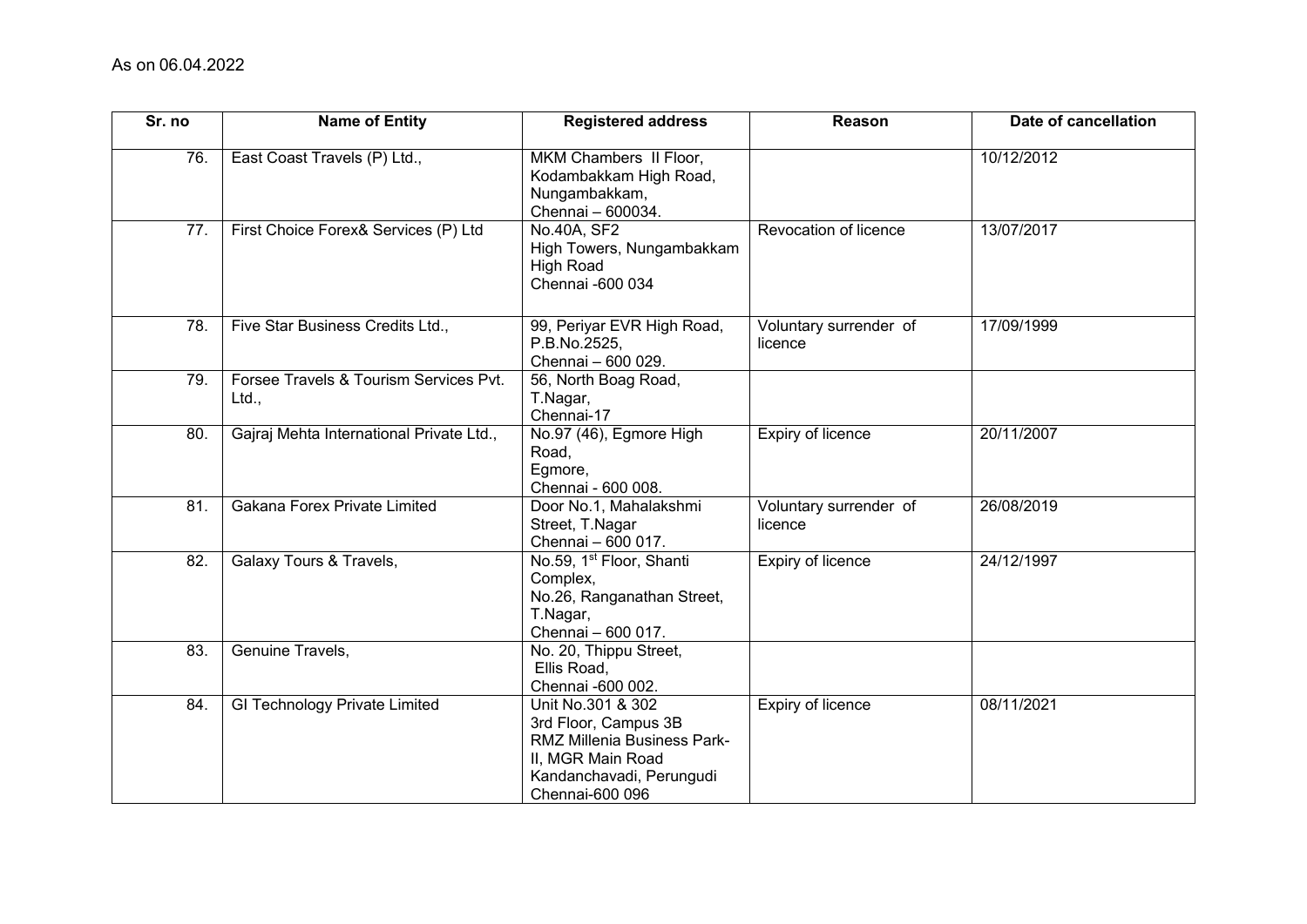| Sr. no | <b>Name of Entity</b>                   | <b>Registered address</b>                                                                         | Reason                            | Date of cancellation |
|--------|-----------------------------------------|---------------------------------------------------------------------------------------------------|-----------------------------------|----------------------|
| 85.    | Global Relocation Services,             | No.138, Ratna Nagar,<br>Chennai - 600 018.                                                        | Voluntary surrender of<br>licence | 11/05/1998           |
| 86.    | Global Skyline,                         | Flat-B, Mount Chambers<br>,No.758, Mount Road, Chennai<br>$-600002.$                              | Voluntary surrender of<br>licence | 29/04/1998           |
| 87.    | Goodluck Forex (I) Pvt. Ltd.,           | No.41, Heber Road,<br>Palakkarai<br>Tiruchirappalli -620 008.                                     | Voluntary surrender of<br>licence | 17/03/1998           |
| 88.    | Goodwill Travels & Cargo                | Embassy Towers, 2 <sup>nd</sup> Floor<br>No 55/13, Montieth Road,<br>Egmore<br>Chennai - 600 008. | Voluntary surrender of<br>licence | 01/06/2018           |
| 89.    | GR Thangamaligai Jewellery              | No.104, Usman road,<br>T.Nagar,<br>Chennai - 600 017                                              | Voluntary surrender of<br>licence | 20/05/1998           |
| 90.    | Grace International,                    | G-4, Bhattad Towers,<br>No.30, West Cott Road,<br>Royapettah,<br>Chennai - 600 014,               | Expiry of licence                 | 03/03/1998           |
| 91.    | Grand Cash Forex Pvt. Ltd.,             | Shop No.53, Sun Tec City,<br>182/183 Purasawalkam High<br>Road, Kilpauk,<br>Chennai - 600 010.    |                                   |                      |
| 92.    | <b>Great Star Forex Private Limited</b> | No.5, Bajanai Koil<br>1st Street<br>Vadapalani<br>Chennai-600026                                  | Expiry of licence                 | 08/11/2021           |
| 93.    | Great Wings Travels Pvt.Ltd             | 42, Ayekulam Road,<br>Kumbakonam - 612 001.                                                       | Expiry of licence                 | 09/06/2008           |
| 94.    | Greatway Travels,                       | K.R.Complex, No.2, Royal<br>road,<br>Trichy - 620 001.                                            | Expiry of licence                 | 03/03/1998           |
| 95.    | Green Line Tours & Travels,             | No.13 / 5, Walajah Road,<br>Anna salai<br>Chennai - 600 002.                                      |                                   |                      |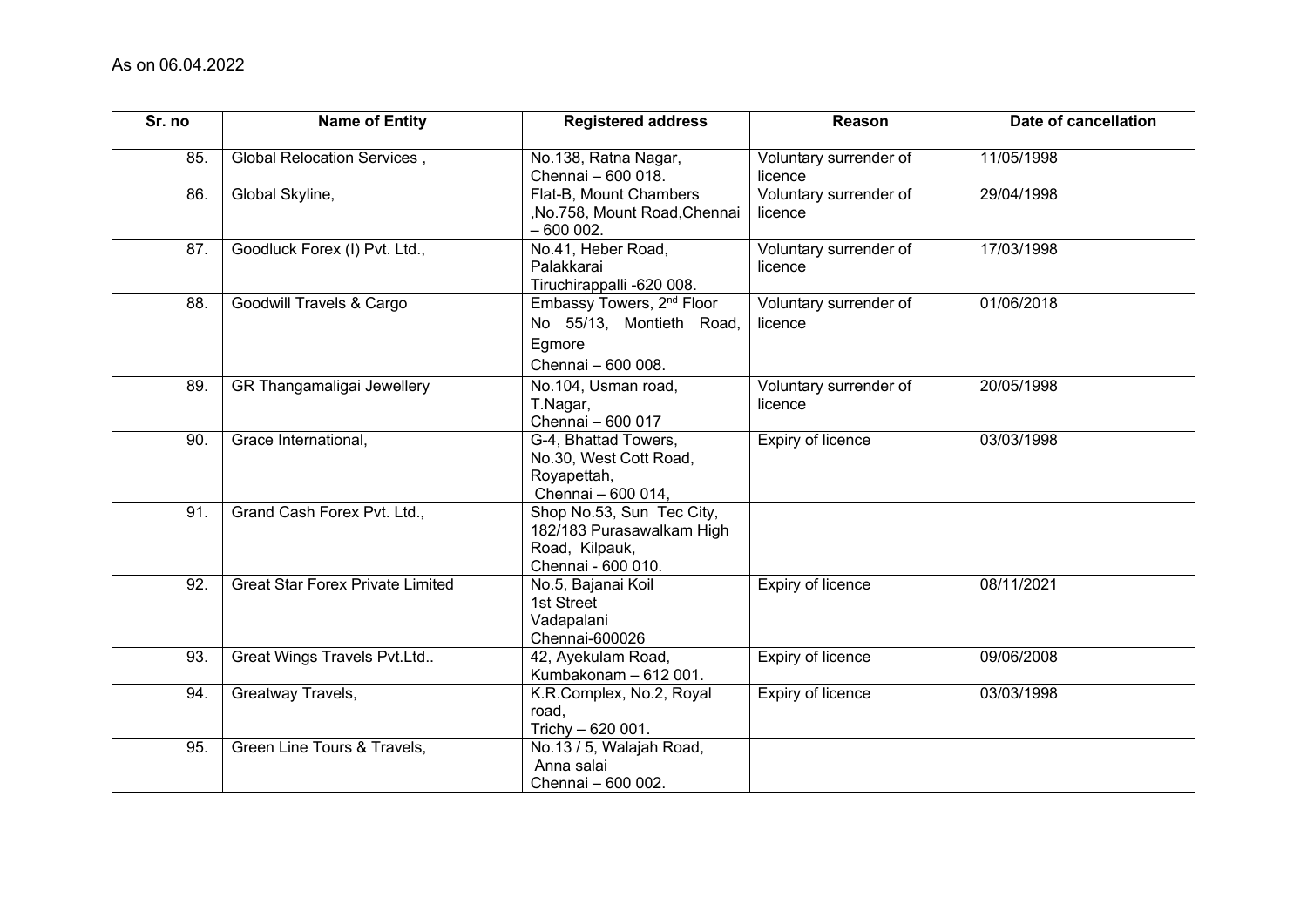| Sr. no | <b>Name of Entity</b>                              | <b>Registered address</b>                                                                                                                                                                                         | Reason                            | Date of cancellation |
|--------|----------------------------------------------------|-------------------------------------------------------------------------------------------------------------------------------------------------------------------------------------------------------------------|-----------------------------------|----------------------|
| 96.    | Greenish (India) Trades (P). Ltd.,                 | Suit No.202, Il Floor, Cauvery<br>Complex,<br>No.96, Nungambakkam High<br>Road,<br>Chennai -600 034.                                                                                                              | Voluntary surrender of<br>licence | 29/04/1998           |
| 97.    | Greenways Cargo Enterprises,                       | No.89, Thambu Chetty Street,<br>1 <sup>st</sup> Floor,<br>Chennai - 600 001.                                                                                                                                      | Voluntary surrender of<br>licence | 02/01/1998           |
| 98.    | Harrington Hotels (P) Ltd.                         | <b>Hotel Pandian</b><br>No. 9, Kennet Lane,<br>Egmore,<br>Chennai 600 008                                                                                                                                         | Expiry of licence                 | 25/11/2011           |
| 99.    | Harrington Industries Ltd.,                        | 30 / 1 A, Abdul Royack Street,<br>Saidapet,<br>Chennai - 600 015.                                                                                                                                                 |                                   |                      |
| 100.   | Hotel Nirang Salim Towers,                         | Tower Junction,<br>Nagercoil-629001.                                                                                                                                                                              |                                   |                      |
| 101    | Indo Asian Finance Ltd.,                           | 3 / 2, Giri Road,<br>Off G.N.Chetty Road,<br>T.nagar,<br>Chennai - 600 017.                                                                                                                                       | <b>Expiry of licence</b>          | 30/12/1997           |
| 102.   | International Currency Services Private<br>Limited | No.26(Old No.54)<br><b>Cathedral Road</b><br>Chennai - 600 086<br><b>Place of business</b><br>1) No.20, Rajaji Salai<br>Chennai - 600 001<br>2) No. 26 (Old No. 54)<br><b>Cathedral Road</b><br>Chennai - 600 086 | Voluntary surrender of<br>licence | 01/10/2020           |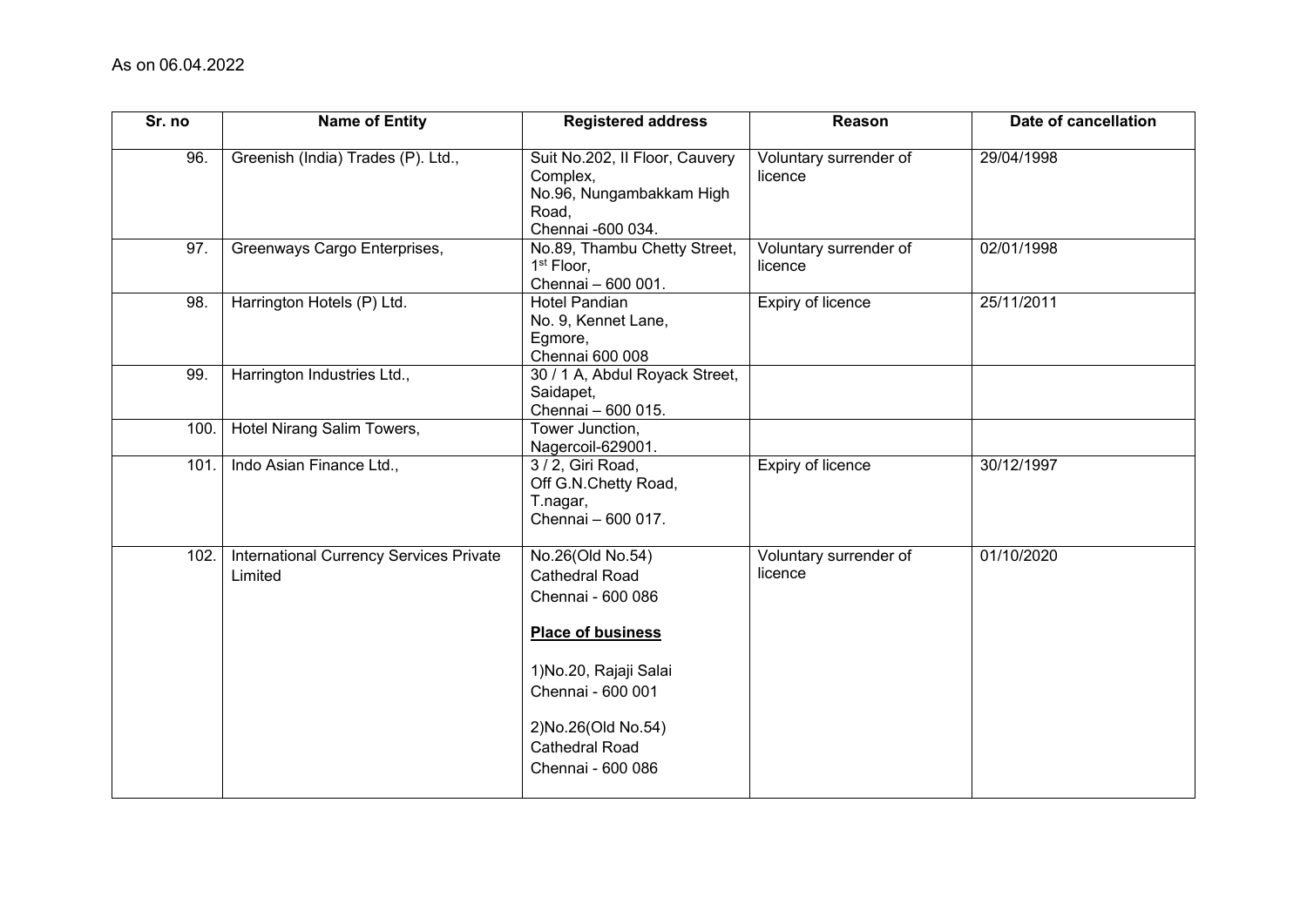| Sr. no | <b>Name of Entity</b>               | <b>Registered address</b>                                                                    | Reason                            | Date of cancellation |
|--------|-------------------------------------|----------------------------------------------------------------------------------------------|-----------------------------------|----------------------|
| 103.   | International Telecom               | 195, Evening Burma Bazaar,<br>Near RBI Sub-way,<br>RajajiSalai,<br>Chennai-600 001.          |                                   |                      |
| 104.   | Irfan export Trading Co,            | 39A, Rameshwaram Road,<br>I floor, T.Nagar,<br>Chennai-600 017.                              | Expiry of licence                 | 10/12/1999           |
| 105.   | Jainson Marketing& Investment Ltd., | 933, Cross Cut Road,<br>Gandhipuram,<br>Coimbatore.                                          |                                   | 26/05/2011           |
| 106.   | Jaisurya Forex Private Limited      | 16, Club Road, 2A<br>Alpine Enclave, Chetpet<br>Chennai-600031                               | Voluntary surrender of<br>licence | 06/02/2020           |
| 107.   | Jamka Financial Exchange,           | 2, Lathurram street, Ellis<br>Road,<br>Chennai - 600 002.                                    | Expiry of licence                 | 17/08/1999           |
| 108.   | Jaisal Securities Ltd.,             | W-125, First Floor,<br>Third Avenue,<br>Anna Nagar,<br>Chennai - 600 040.                    |                                   |                      |
| 109.   | K.H. Cambio Pvt., Ltd.,             | B5, Basement, Prince Arcade,<br>No.22 /A, Cathedral Road,<br>Chennai - 600 086.              |                                   |                      |
| 110.   | K.V.M. Travels,                     | 220, Il floor, Plaza Centre,<br>No.129, G.N. Chetty Road,<br>Chennai -600 006.               | Expiry of licence                 | 09/02/1999           |
| 111.   | Kaa Pee Forex Pvt Ltd               | New No.5 MRV Complex<br>Jehangir Street, 2 <sup>nd</sup> Line<br>Beach,<br>Chennai - 600 001 | Voluntary surrender of<br>licence | 16/03/2017           |
| 112.   | Kairali                             | LIC building,<br>102, Anna Salai,<br>Chennai -600 002.                                       | Voluntary surrender of<br>licence |                      |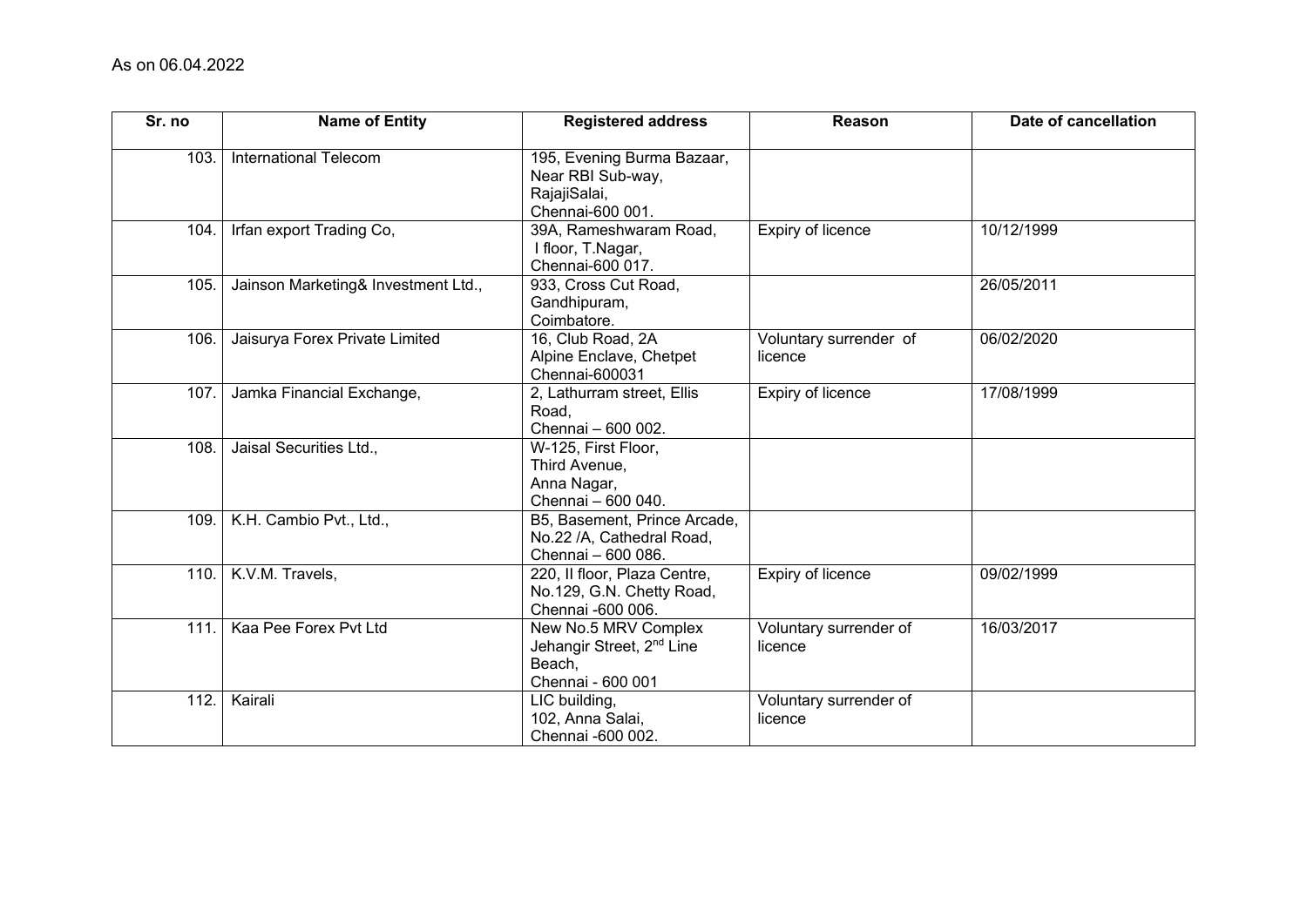| Sr. no | <b>Name of Entity</b>                  | <b>Registered address</b>                                                                                                                               | Reason                            | Date of cancellation |
|--------|----------------------------------------|---------------------------------------------------------------------------------------------------------------------------------------------------------|-----------------------------------|----------------------|
| 113.   | Kalyani Forex Pvt. Ltd.,               | Kilpauk Regency, 1 <sup>st</sup> Floor,<br>258, Kilpauk Garden Road,<br>Kilpauk,<br>Chennai - 600 010.                                                  | Expiry of licence                 | 29/04/2009           |
| 114.   | Kanniah Travel Agency,                 | Hotel Gajapriya Complex,<br>No.2, Royal Road,<br>Cantonment<br>Trichirappalli - 620 001.                                                                | <b>Expiry of licence</b>          | 17/08/1999           |
| 115.   | Key west Trades                        | No.24, Natesan Road,<br>Room No.104, I floor,<br>T, Nagar<br>Chennai - 600 017.                                                                         | Voluntary surrender of<br>licence | 23/03/1998           |
| 116.   | Khanna Money Changer Pvt Ltd           | No. 75/38, South Fort Street<br>Vriddhachalam - 606 001<br><b>Place of business</b><br>58/78B<br>South Fort Street<br>Vriddhachalam<br>Cuddalore-606001 | Voluntary surrender of<br>licence | 02/05/2019           |
| 117.   | Krithi Air Travels Pvt. Ltd.,          | 136/2 (New No. 76),<br>Habibullah Road,<br>T Nagar,<br>Chennai - 600 017.                                                                               | Expiry of licence                 | 28/07/2005           |
| 118.   | Kurinchi Air Travels Pvt. Ltd.,,       | No.42-E / 2B, Plaza De Victor,<br>Singarathope,<br>Trichy-8                                                                                             | Voluntary surrender of<br>licence | 21/02/1998           |
| 119.   | Lakshmi Trade Credits Ltd.,            | No.624, Anna salai,<br>Chennai - 600006                                                                                                                 | Voluntary surrender of<br>licence | 15/09/1999           |
| 120    | Larsha Forex & Travels Private Limited | Shop No.21, Ground Floor<br>Ankur Plaza<br>No.52, G.N. Chetty Road<br>T Nagar<br>Chennai-600 017                                                        | Expiry of licence                 | 04/10/2021           |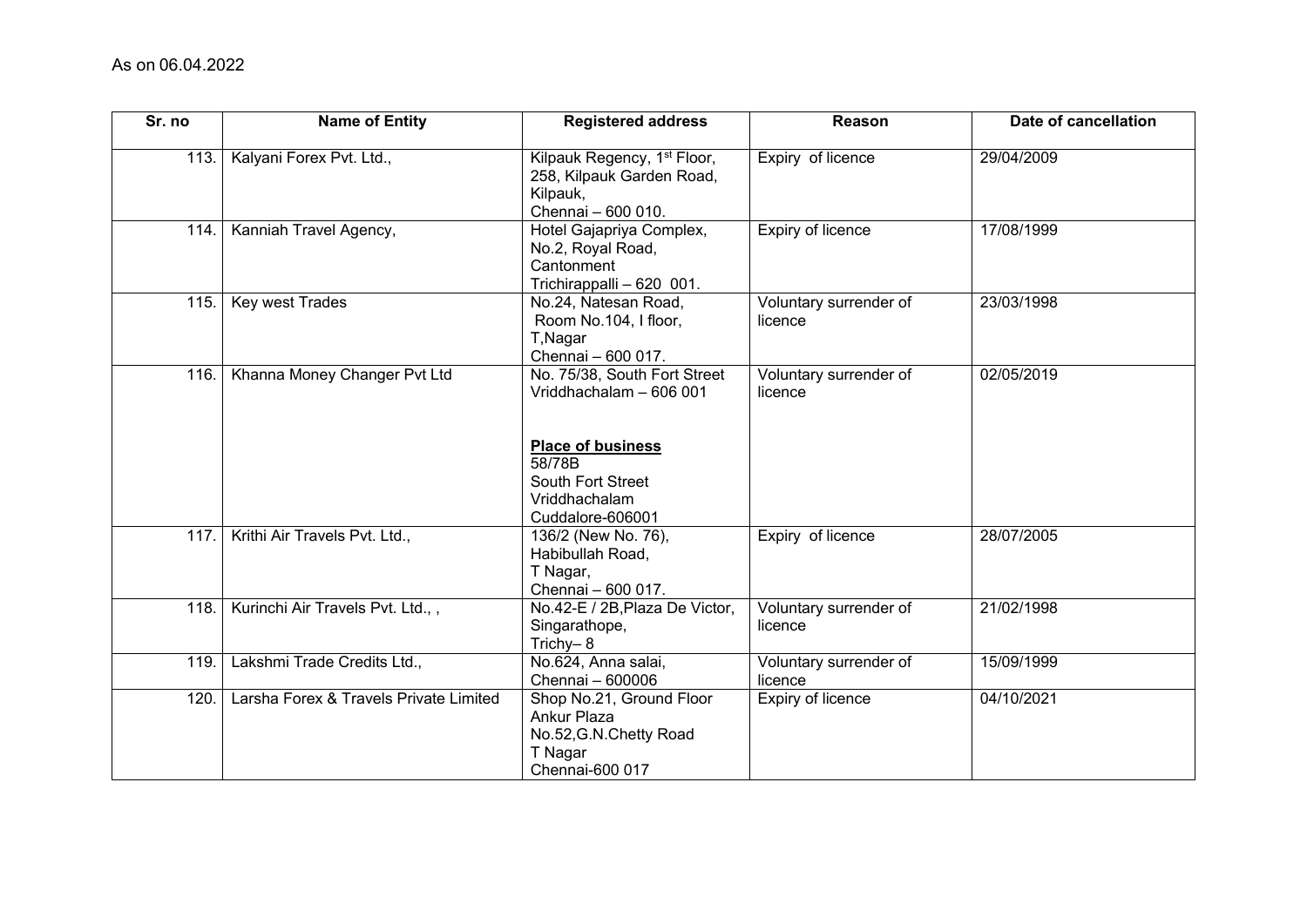| Sr. no | <b>Name of Entity</b>                              | <b>Registered address</b>                                                                                                                                                                                                    | Reason                            | Date of cancellation |
|--------|----------------------------------------------------|------------------------------------------------------------------------------------------------------------------------------------------------------------------------------------------------------------------------------|-----------------------------------|----------------------|
| 121.   | Leader Money Centre Pvt. Ltd.,                     | No. 15, Basement, Prince<br>Plaza,<br>46-47, Pantheon Road,<br>Egmore,<br>Chennai - 600 008.                                                                                                                                 |                                   |                      |
| 122.   | Light Roofings Capital Ltd.,                       | 226, Lloyds Road,<br>Gopalapuram,<br>Chennai - 600 086.                                                                                                                                                                      |                                   |                      |
| 123.   | Limras Forex Pvt. Ltd.,                            | Shop No. 12B, 54 and 55,<br>North Usman Road,<br>T Nagar,<br>Chennai - 600 017.                                                                                                                                              | Voluntary surrender of<br>licence | 11/06/2007           |
| 124.   | LKP Forex Ltd., (to check the licence<br>register) | Shop No.1 & 2, Ground Floor,<br>Lakshmipuram Main Road,<br>Auroville - 605 101.                                                                                                                                              |                                   |                      |
| 125.   | M.C.N. Forex Private Limited                       | New No.19, Old No.7<br>Bajanai Koil 2nd Street,<br>Choolaimedu<br>Chennai-600 094<br>Place of business<br>No.1, Gemini Parsn<br><b>Commercial Complex</b><br>C-4A, Ground Floor,<br>Kodambakkam High Road<br>Chennai-600 006 | Voluntary surrender of<br>licence | 29/12/2021           |
| 126.   | M.S. Mohammed Yousuf& Co.,                         | 79, Angappa Naicken Street, I<br>floor,<br>Chennai -600 001.                                                                                                                                                                 |                                   |                      |
| 127    | Marksman Forex Private Limited                     | No.27, 1st Floor<br><b>Arcot Road</b><br>Valasaravakkam<br>Chennai-600 087                                                                                                                                                   | <b>Expiry of licence</b>          | 08/09/2021           |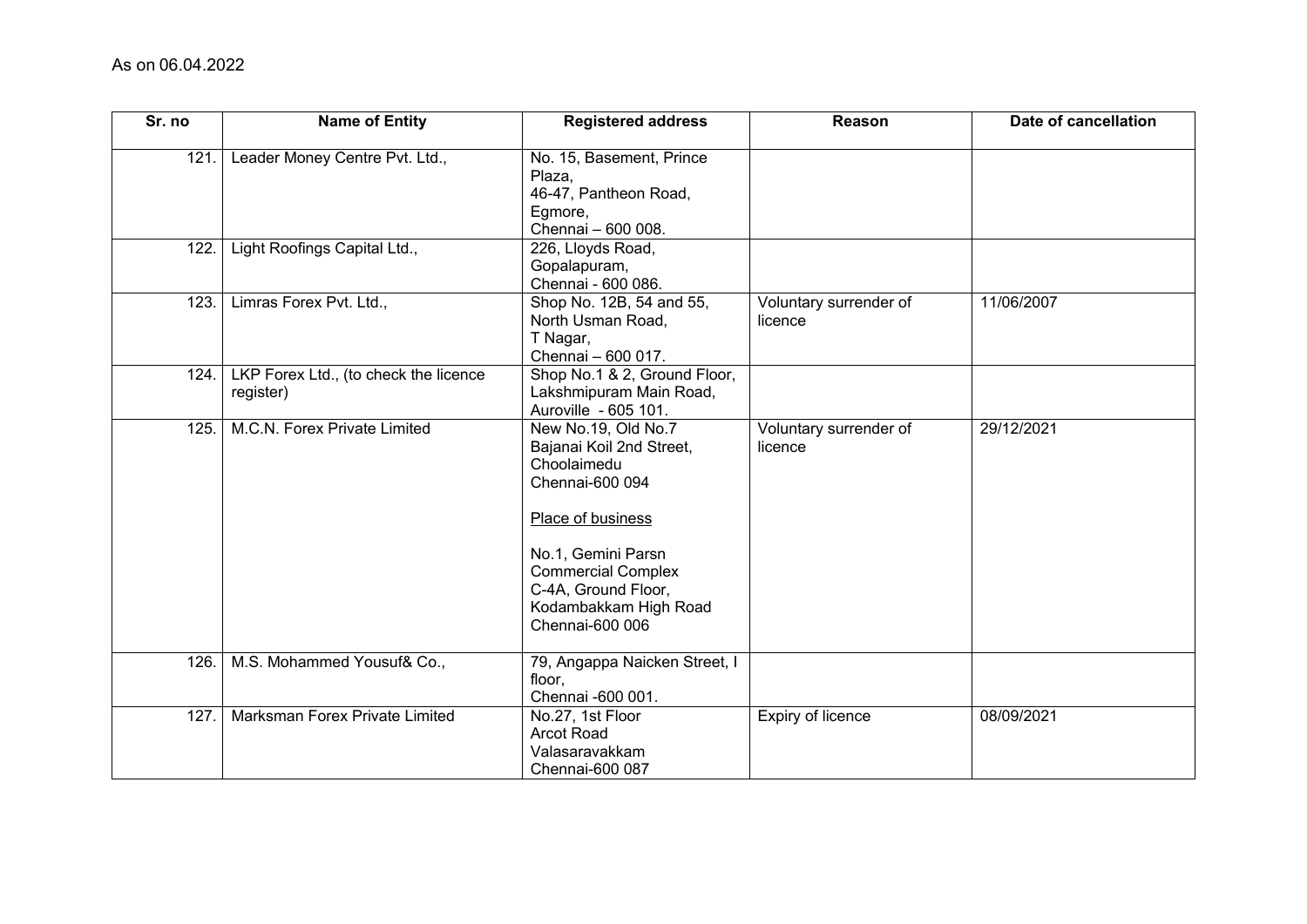| Sr. no | <b>Name of Entity</b>             | <b>Registered address</b>                                                                                                                        | Reason                            | Date of cancellation |
|--------|-----------------------------------|--------------------------------------------------------------------------------------------------------------------------------------------------|-----------------------------------|----------------------|
| 128.   | Malaikottai Forex Private Limited | No.12, N.S.B.Road<br>Tiruchirappalli - 620 002.                                                                                                  | Voluntary surrender of<br>licence | 24/01/2020           |
|        |                                   | <b>Place of business</b><br>Shop No.105<br>Wallaja Complex<br>N.S.B. Road<br>Tiruchirappalli-620 002                                             |                                   |                      |
| 129.   | Mani & Money Limited,             | No.9, Prakasam Street,<br>T.nagar,<br>Chennai - 600 017.                                                                                         | Expiry of licence                 | 08/11/1999           |
| 130.   | Mani Enterprises,                 | 18, KalatheeswaranKoil<br>Street,<br>Pondicherry-605 001.                                                                                        | Voluntary surrender of<br>licence | 12/01/2002           |
| 131.   | Marina Travels,                   | No.82 (Old No.122),<br>Bells Road,<br>Chennai - 600 005.                                                                                         | Expiry of licence                 | 08/07/1998           |
| 132.   | Mas Money Changers Pvt Ltd        | No: 19, Sheema Mansion<br><b>Mannady Street</b><br>Chennai - 600 001<br><b>Place of business</b><br>Shop No. 38, NSB Cross<br>Road, Super Bazar, | Voluntary surrender of<br>licence | 31/07/2019           |
|        |                                   | Theappakulam,<br>Trichy - 620 002                                                                                                                |                                   |                      |
| 133.   | Masa Forex P Ltd.,                | 15/1 Kenneth Lane,<br>Egmore,<br>Chennai - 600 008                                                                                               |                                   |                      |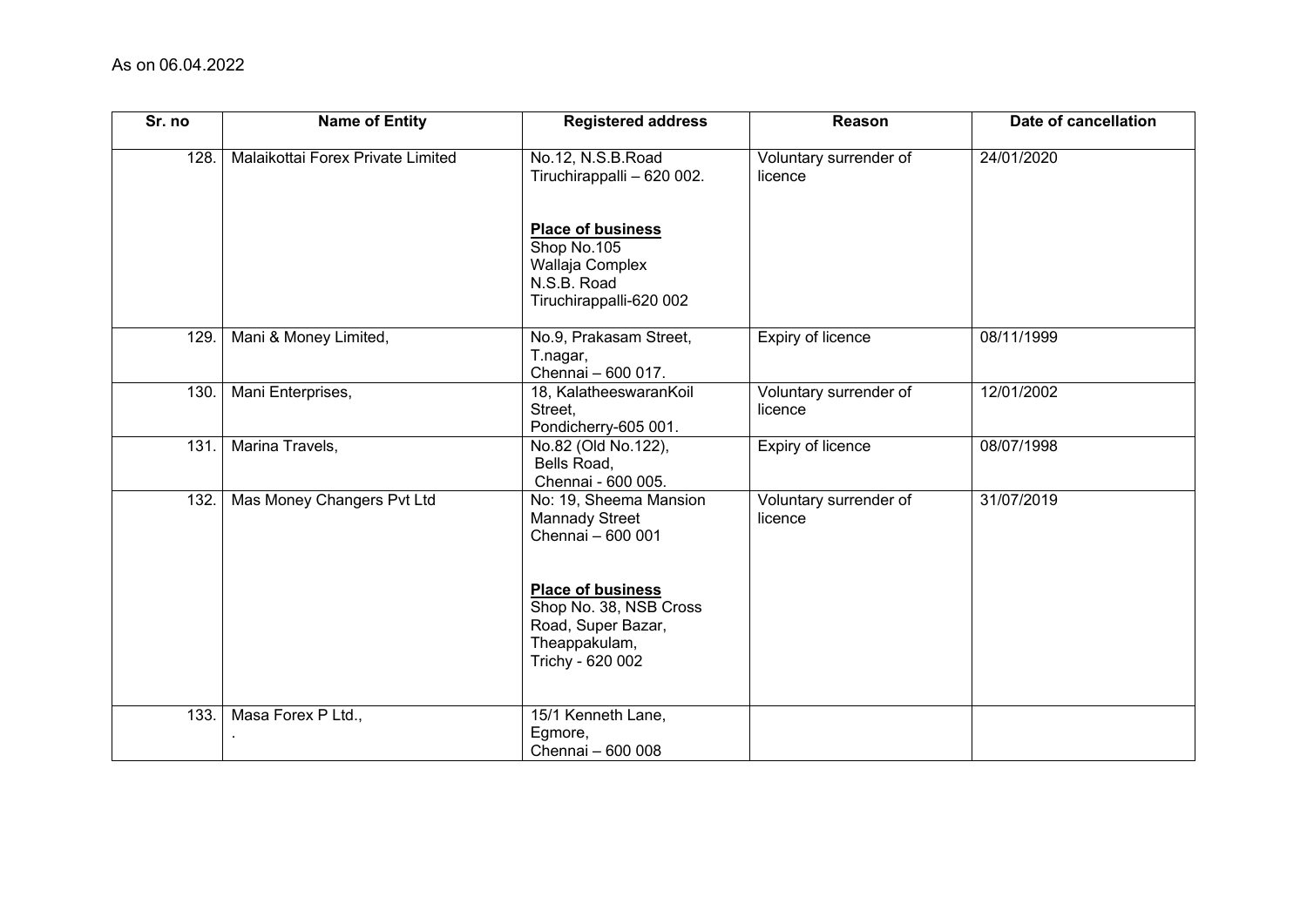| Sr. no | <b>Name of Entity</b>                  | <b>Registered address</b>                                                                    | Reason                            | Date of cancellation |
|--------|----------------------------------------|----------------------------------------------------------------------------------------------|-----------------------------------|----------------------|
| 134.   | Merlin Tours & Travels Forex Services, | 23, I floor, Dr.Natesan Road,<br>Ice House,<br>Chennai - 600 005.                            | <b>Expiry of licence</b>          | 17/08/1999           |
| 135.   | Metro International,                   | 834, Anna Salai,<br>I floor, Raheja Complex,<br>Chennai-600 002.                             | Expiry of licence                 | 04/12/1998           |
| 136.   | Milan Forex Pvt. Ltd.,                 | New No. 32 (Old No. 219),<br>NSC Bose Road,<br>Chennai - 600 001.                            | Voluntary surrender of<br>licence | 03/07/2006           |
| 137.   | Mirage Tours and Travels,              | Anna Nagar Plaza, No. C-47,<br>2 <sup>nd</sup> Avenue, Anna Nagar,<br>Chennai -600 040.      | Voluntary surrender of<br>licence | 11/09/1998           |
| 138.   | Monalisa Forex Services Ltd.,          | No.10, Montieth Road,<br>TazzMahal,<br>G-10 Ground Floor,<br>Egmore,<br>Chennai - 60 010.    | Expiry of licence                 | 16/11/2004           |
| 139.   | Money Express Forex (India) Pvt.Ltd.,  | 753, Ist Floor,<br>Avinashi Road,<br>Coimbatore - 641018.                                    | Revocation of licence             | 20/02/2012           |
| 140.   | Money Shopee Network Ltd.,             | Kakani Towers 2 <sup>nd</sup> Floor,<br>15, Khader Nawaz Khan<br>Road,<br>Chennai - 600 006, | Voluntary surrender of<br>licence | 11/11/2005           |
| 141    | Moshi Money Changers Private Limited   | TABS Complex,<br>No.41, Bharathidasan Salai,<br>Cantonment,<br>Trichy - 620 001              | Voluntary surrender of<br>licence | 02/02/2022           |
| 142.   | Motherson Forex Pvt. Ltd.,             | 2, Turn Bulls Road,<br>Nandanam,<br>Chennai - 600 035.                                       | Voluntary surrender of<br>licence | 28/11/2006           |
| 143.   | MRD Money Exchange Pvt. Ltd.,          | 506, Chella Mall Complex,<br>11-11A, Pondy Bazar,<br>T Nagar,<br>Chennai - 600 017.          | Revocation of licence             | 07/04/2005           |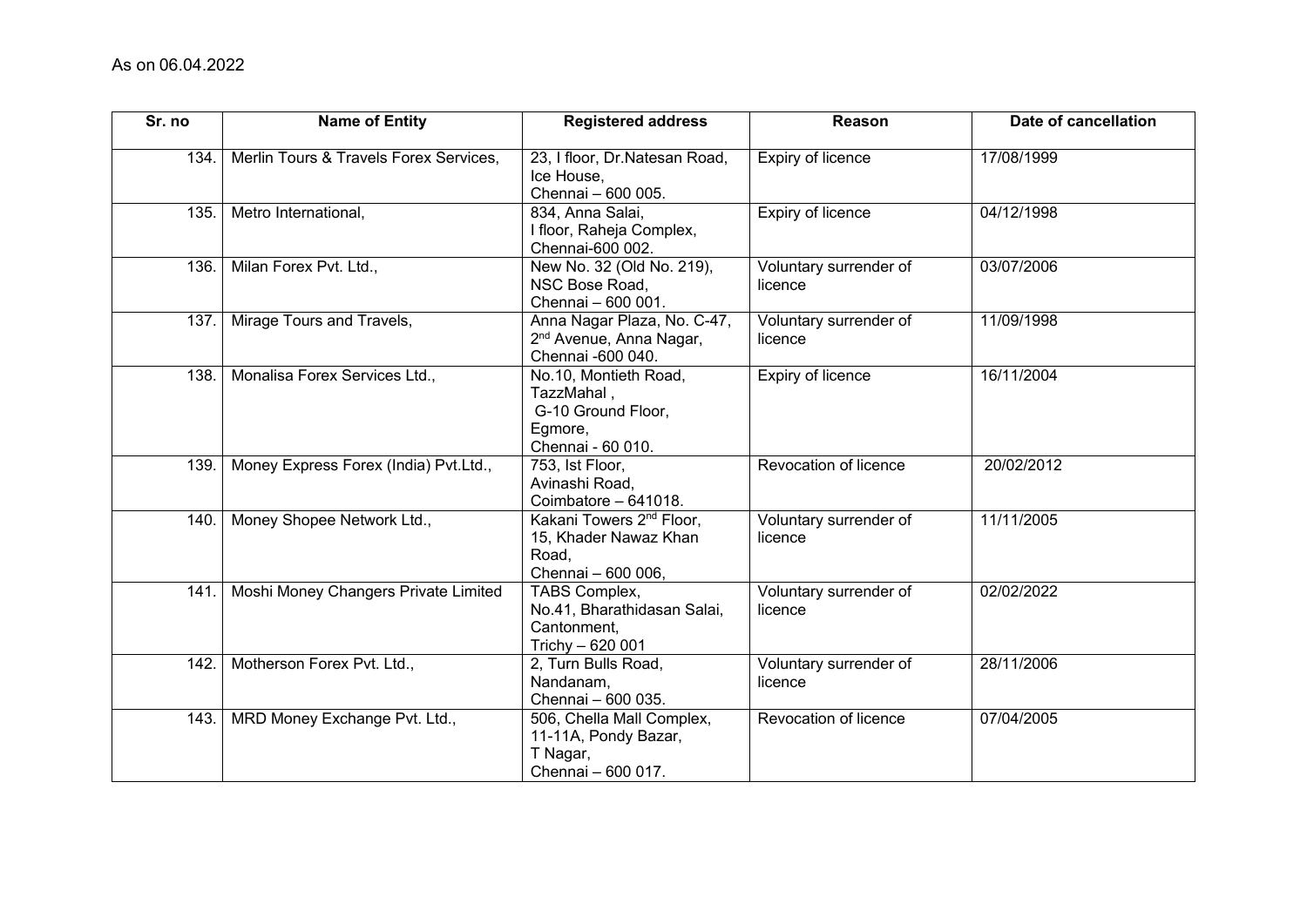| Sr. no | <b>Name of Entity</b>             | <b>Registered address</b>                                                                                | Reason                            | Date of cancellation |
|--------|-----------------------------------|----------------------------------------------------------------------------------------------------------|-----------------------------------|----------------------|
| 144.   | My Forex Services Private Limited | Fagun Mansion, 3rd Floor<br>No.74, Ethiraj Salai<br>Egmore, Chennai-600 008                              | Revocation of licence             | 11/10/2018           |
| 145.   | N.K.Rafeeq & Co.,                 | Shop No.7, I floor,<br>42, Montieth Road,<br>Egmore,<br>Chennai - 600 008.                               | Voluntary surrender of<br>licence | 27/08/1998           |
| 146.   | Naina Trading Corporation,        | 41, VenkataMaistry Street,<br>Chennai -600 001.                                                          | Voluntary surrender of<br>licence | 11/05/1998           |
| 147.   | Naveen Air Travels (P) Ltd.,      | Ratna Building,<br>581, Anna Salai,<br>Chennai -600 006.                                                 | Expiry of licence                 | 17/11/1999           |
| 148.   | Nazrana travels                   | 175, Vellala street,<br>Purasawalkam,<br>Chennai -600 007.                                               | Expiry of licence                 | 08/07/1998           |
| 149.   | New Limra Air Travels (P) Ltd.,   | No.51 (Old No.54), VSSM<br>Complex,<br>W.B.Road<br>Tiruchirapalli-620008.                                |                                   |                      |
| 150.   | New Star tours & Travels,         | 7 / 2, Lathu Ram Street,<br>Chennai - 600 002.                                                           | Voluntary surrender of<br>licence | 28/10/1999           |
| 151.   | New Sun Money Changers Pvt.Ltd    | No.17, Shop no.21, 1st<br>avenue, Ashok nagar,<br>Chennai - 600 083                                      | Voluntary surrender of<br>licence | 29/06/2017           |
| 152.   | Niha International (Pvt.) Ltd.,   | PariaManre, Executive Suit<br>No.6, 602, Anna Salai,<br>Chennai-600 006.                                 |                                   |                      |
| 153.   | NMA travels Services,             | 32, ParsanManere(I floor),<br>602, Anna salai,<br>Chennai - 600 006.                                     | Voluntary surrender of<br>licence | 16/03/1998           |
| 154.   | Nisha Forex Private Limited       | Old No.150/8, New No.2/9<br><b>Cisons Complex Basement</b><br>Montieth Road<br>Egmore, Chennai - 600 008 | Voluntary surrender of<br>licence | 21/01/2019           |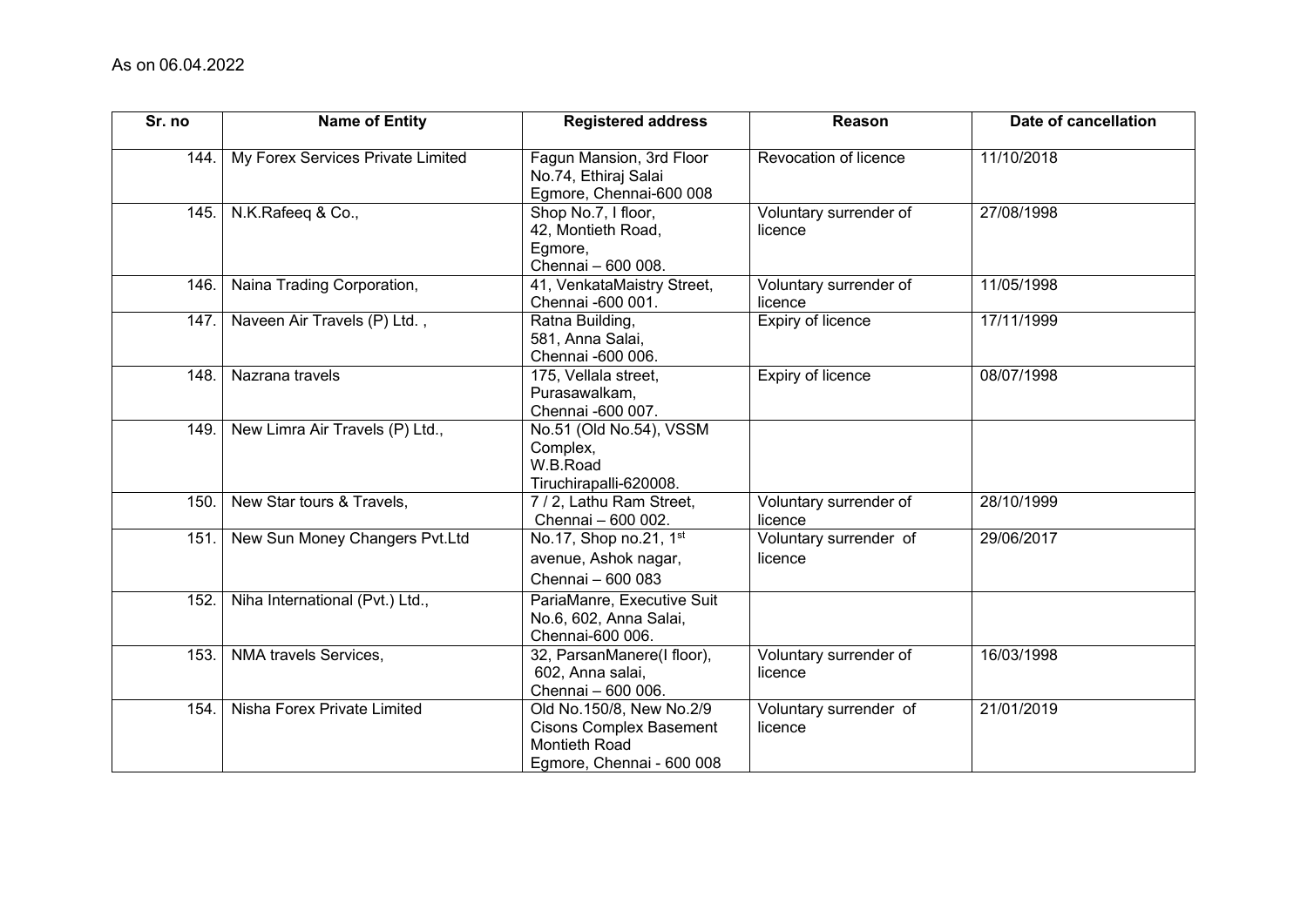| Sr. no | <b>Name of Entity</b>                   | <b>Registered address</b>                                                                   | Reason                            | Date of cancellation |
|--------|-----------------------------------------|---------------------------------------------------------------------------------------------|-----------------------------------|----------------------|
| 155.   | Nucleux Securities Ltd.,                | Shop No.24, Jenne Plaza,<br>5, BharathiarSalai,<br>Tiruchirapalli -520 001.                 |                                   |                      |
| 156.   | Olympic Tours & Travels (I) Pvt., Ltd., | Plot No.13, Vyaspadi Co-<br>operative Industrial Estate,<br>E.H.Road,<br>Chennai - 600 030. |                                   | 28/04/2010           |
| 157.   | Orbit Airlinks(India) Pvt.Ltd.,         | Shop No.45, IOA Complex,<br>No.35, Royapetah High Road,<br>Chennai -600 014                 | Revocation of licence             | 15/02/2002           |
| 158.   | Oriental tours & travels,               | 7, Peters Road, I floor,<br>Royapettah,<br>Chennai -600 014.                                | Voluntary surrender of<br>licence | 03/06/1999           |
| 159.   | P.K.Traders,                            | Perfect mansion,<br>147, Bells Road,<br>Chepauk<br>Chennai -600 005.                        | Expiry of licence                 | 10/06/1998           |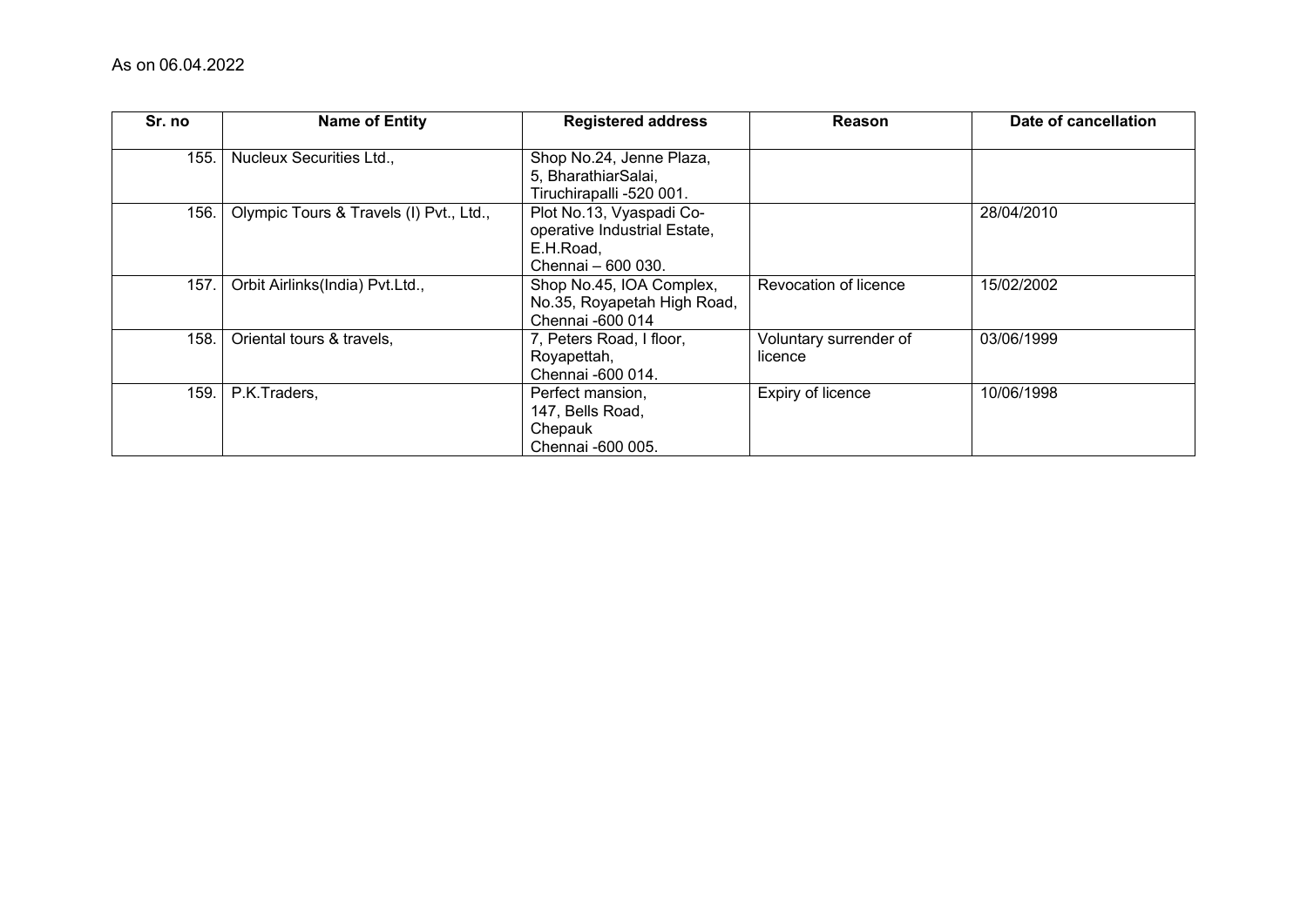| Sr. no | <b>Name of Entity</b>  | <b>Registered address</b>                                                              | Reason                            | Date of cancellation |
|--------|------------------------|----------------------------------------------------------------------------------------|-----------------------------------|----------------------|
| 160.   | P.L.Worldways Ltd      | #37, Dr P .V. Cherian Road,<br>Egmore,<br>Chennai -600 008.                            | Voluntary surrender of<br>licence | 16/03/2017           |
|        |                        | <b>Place of business</b>                                                               |                                   |                      |
|        |                        | 17/1-S, 3rd Floor, Seema<br>Towers,<br>Mavoor Road Junction,<br>Kozhikode-673 001.     |                                   |                      |
|        |                        | 26/1, Lavelle Road,<br>Bengaluru -560 001.                                             |                                   |                      |
|        |                        | First Floor,<br>32-A, Race Course Road,<br>Coimbatore-641 018                          |                                   |                      |
|        |                        | 1389-1, M.G. Road,<br>Ernakulam,<br>Kochi-682 016.                                     |                                   |                      |
| 161.   | Paradise Travels       | Shop No.6, III floor,<br>City Centre Plaza,<br>N0.3, Mount Road,<br>Chennai - 600 002. | Voluntary surrender of<br>licence | 15/07/1998           |
| 162.   | Parmar Forex (P) Ltd., | No.38, Kadambakam High<br>Road,<br>Nungambakkam,<br>Chennai - 600 034.                 |                                   | 23/02/2011           |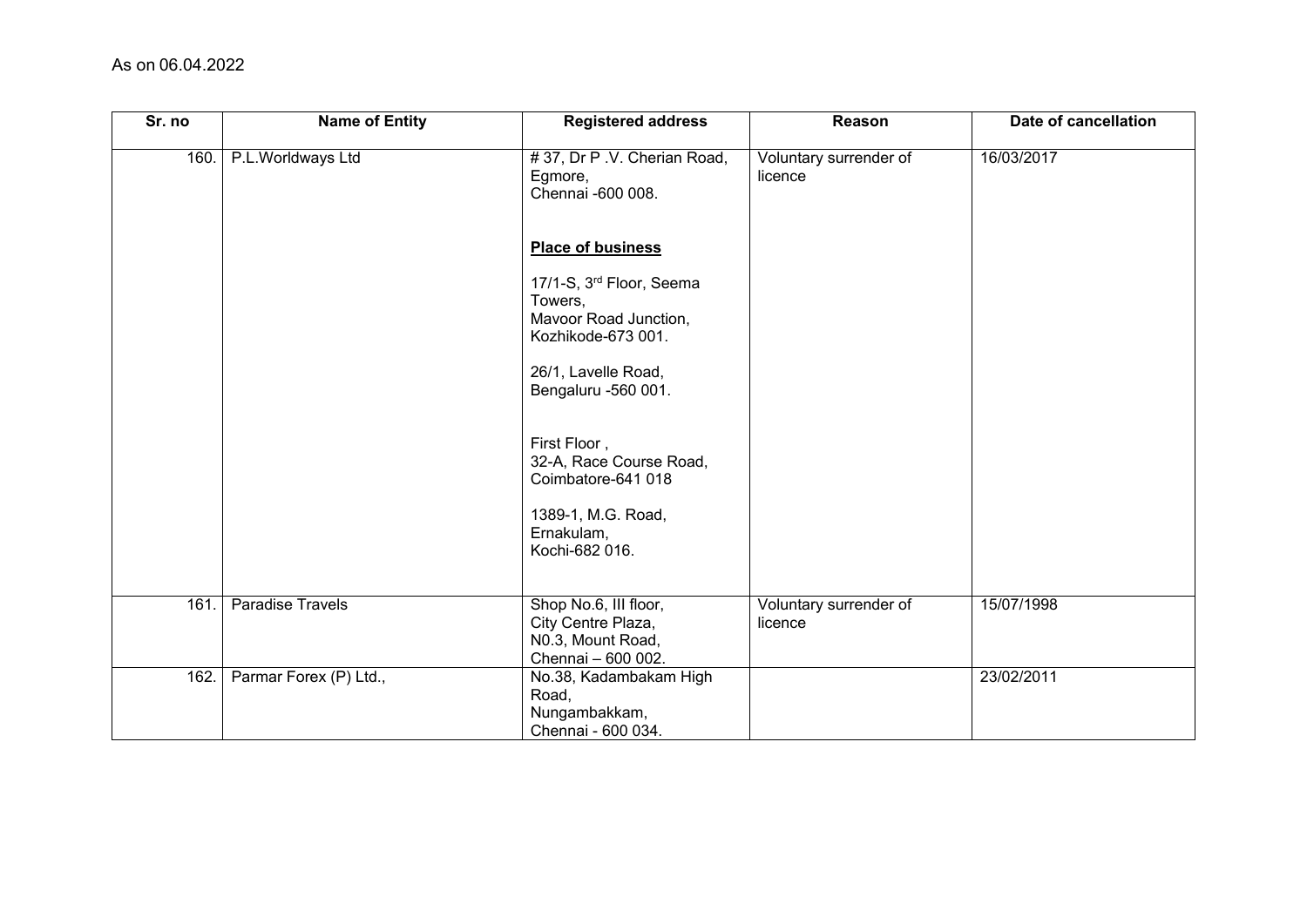| Sr. no | <b>Name of Entity</b>                 | <b>Registered address</b>                                                                             | Reason                            | Date of cancellation |
|--------|---------------------------------------|-------------------------------------------------------------------------------------------------------|-----------------------------------|----------------------|
| 163.   | Parry Enterprises India Ltd.          | Dare House<br>No.2, N.S.C Bose Road<br>Chennai - 600 001                                              | Voluntary surrender of<br>licence | 25/09/2020           |
|        |                                       | <b>Place of business</b><br>1) Coromandel House<br>1-2-10, Sardar Patel Road<br>Secunderabad - 500003 |                                   |                      |
|        |                                       | 2) Dare House                                                                                         |                                   |                      |
|        |                                       | No.2, N.S.C Bose Road                                                                                 |                                   |                      |
|        |                                       | Chennai - 600 001                                                                                     |                                   |                      |
| 164.   | Peekay Holidays P Ltd.,               | New No. 56, Casa Major<br>Road<br>2 <sup>nd</sup> Floor,<br>Egmore,<br>Chennai - 600 008.             | <b>Expiry of licence</b>          | 09/06/2008           |
| 165.   | Pilot Money Exchange Pvt. Ltd.,       | Ankur Plaza, Ground Floor,<br>GN Chetty Road,<br>T.Nagar,<br>Chennai - 600017.                        | Expiry of licence                 | 10/06/2009           |
| 166.   | Pioneer Aero Travels (Madras) Pvt.Ltd | G-10, Eldorado<br>112, Nungambakkam High<br>Road<br>Chennai - 600 034                                 | <b>Expiry of licence</b>          | 16/03/2017           |
| 167.   | PNR Enterprises P Ltd.,               | N. 1 Thirumanchana Street,<br>Thiruvalandur,<br>Myiladuthurai - 609 001.                              | <b>Expiry of licence</b>          | 17/10/2006           |
| 168.   | Premier Tours & Travels Pvt. Ltd.,    | 579, Anna Salai, I floor,<br>Chennai - 600 006.                                                       | Voluntary surrender of<br>licence | 25/08/1999           |
| 169.   | Puducherry Forex Services Pvt. Ltd.,  | 34, Rangapillai Street,<br>Opp. Appachi Hotel,<br>Puducherry - 605 001.                               | Expiry of licence                 | 01/07/2009           |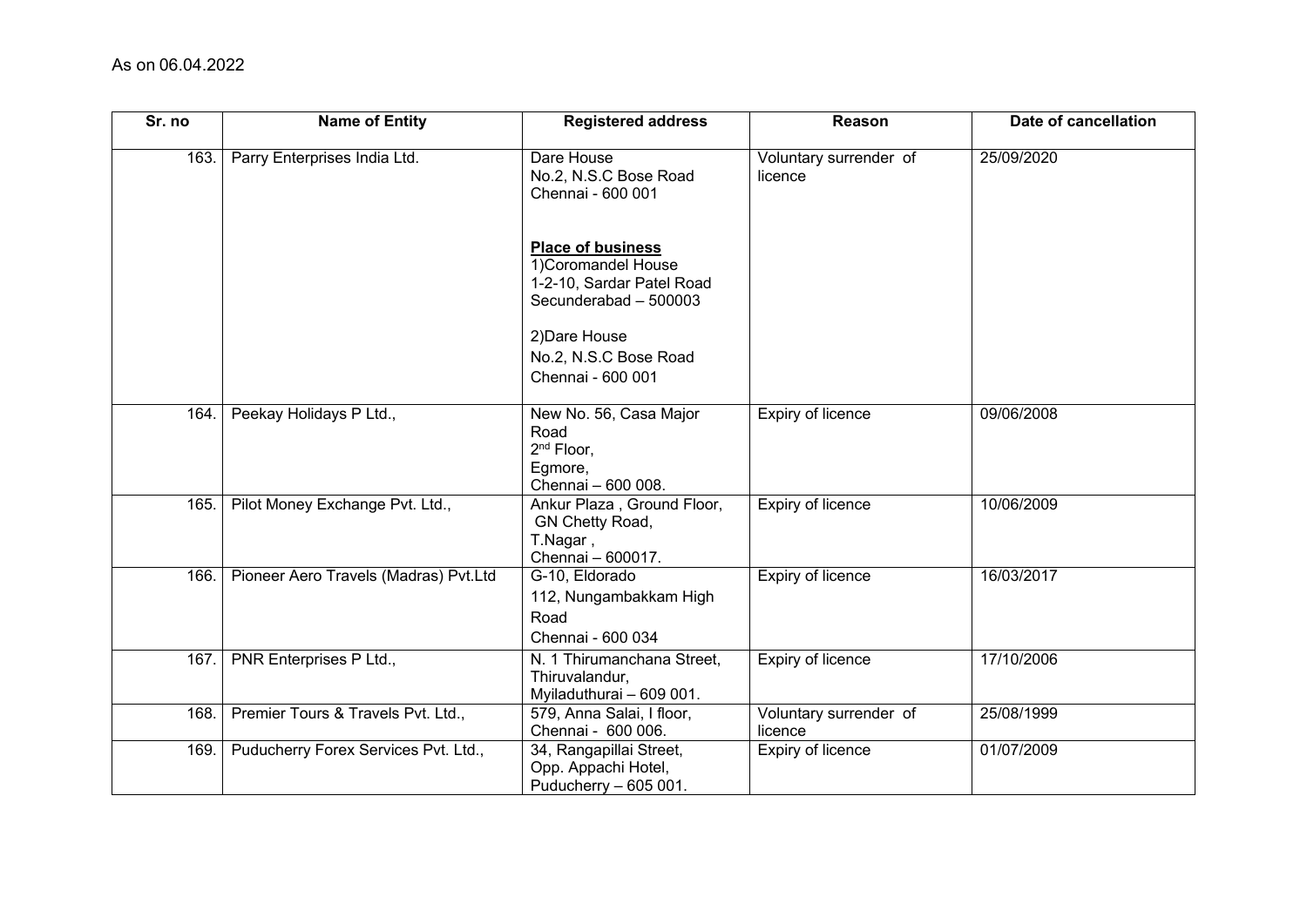| Sr. no | <b>Name of Entity</b>           | <b>Registered address</b>                                                                                     | Reason                            | Date of cancellation |
|--------|---------------------------------|---------------------------------------------------------------------------------------------------------------|-----------------------------------|----------------------|
| 170.   | Puthur Forex Services Ltd.,     | Shop No.17, First Tatia<br>Shopping Complex,<br>343, Triplicane High Road,<br>Chennai - 600 005.              | Voluntary surrender of<br>licence | 09/11/2004           |
| 171.   | R.H.Cambio Pvt. Ltd.,           | B5, Basement Prince Arcade,<br>No.22/A Cathedral Road,<br>Chennai - 600 086.                                  |                                   |                      |
| 172.   | Rainbow Agency,                 | 239, Angappan Street,<br>Chennai -600 001.                                                                    |                                   |                      |
| 173.   | Rainbow Forex& Services Pvt.Ltd | Shop No.10, Basement,<br>"Rainbow Arcade,<br>No.22/23, Sir Thyagaraya<br>Road, T Nagar,<br>Chennai - 600 017. | Voluntary surrender of<br>licence | 30/05/2017           |
| 174.   | Raiyaan Forex Private Limited   | No.4/343, O.M. Road<br>Chennai-600 041                                                                        | Voluntary surrender of<br>licence | 15/07/2019           |
| 175.   | Raj travels,                    | 203, Anna Salai,<br>Thosand Lights,<br>Chennai -600 008.                                                      |                                   |                      |
| 176.   | Rapid Connection Couriers,      | 161 / 1, Angappa Naicken<br>Street,<br>Chennai -600 001.                                                      |                                   |                      |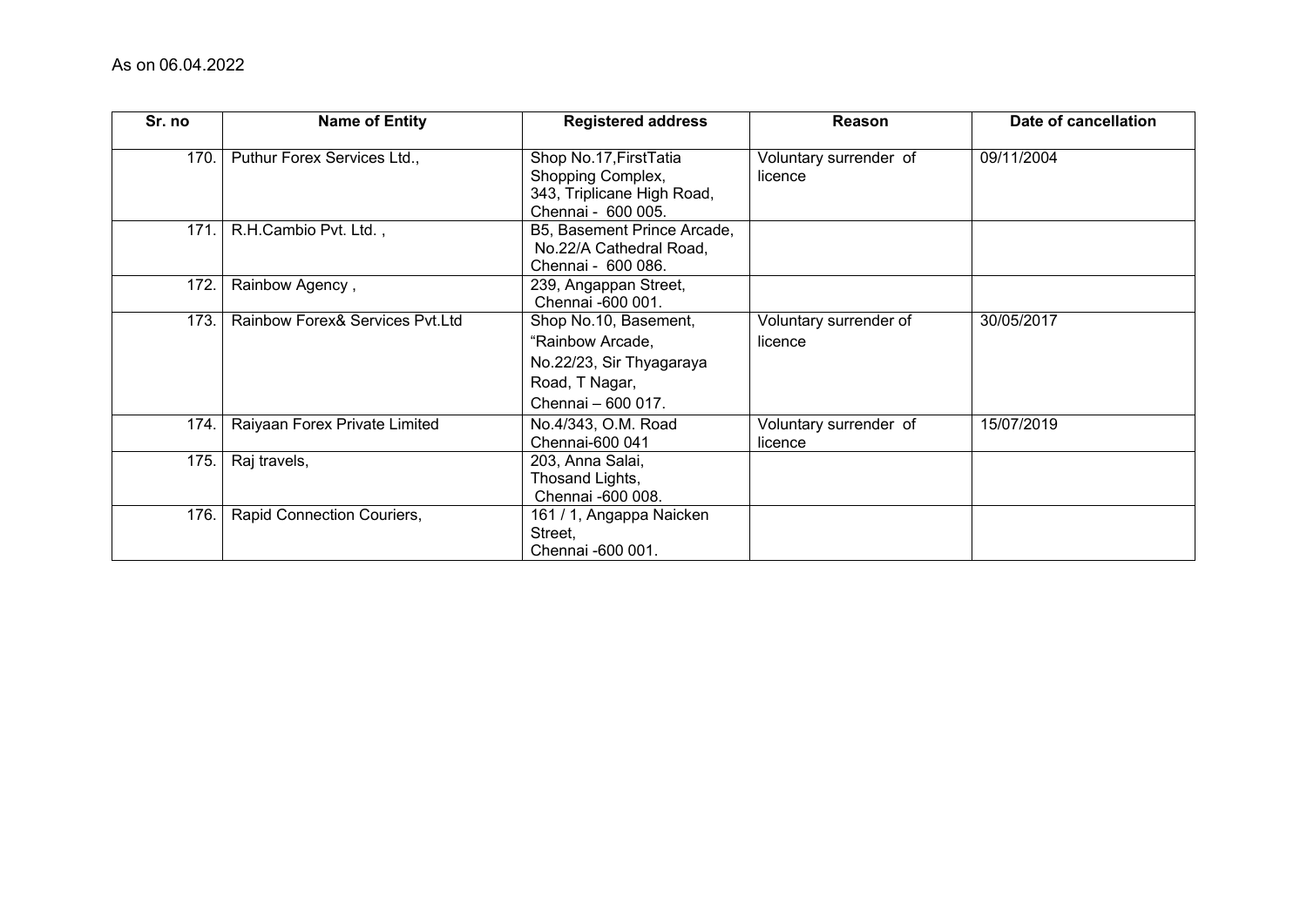| Sr. no | <b>Name of Entity</b>                     | <b>Registered address</b>                                                                     | Reason                            | Date of cancellation |
|--------|-------------------------------------------|-----------------------------------------------------------------------------------------------|-----------------------------------|----------------------|
| 177.   | Rasi Travels & Cargo Private Limited      | GF-3, "Karumuttu Centre"<br>No.634, (Old No.498)<br>Nandanam, Anna Salai<br>Chennai - 600 035 | Expiry of licence                 | 08/02/2021           |
|        |                                           | Place of business<br>(i)20, Lakshmi Vilas Street                                              |                                   |                      |
|        |                                           | Pasla Garden,<br>Kumbakonam-612 001                                                           |                                   |                      |
|        |                                           | (ii) GF-3, "Karumuttu Centre"<br>No.634, (Old No.498)<br>Nandanam, Anna Salai                 |                                   |                      |
|        |                                           | Chennai - 600 035                                                                             |                                   |                      |
| 178.   | RGN Securities & Holdings Ltd.,           | 20 & 21 <sup>st</sup> Main Road,<br>Anna Nagar West,<br>Chennai - 600 040.                    | Voluntary surrender of<br>licence | 17/03/2006           |
| 179.   | <b>Right Choice Forex Private Limited</b> | No.7/1-2, MGR Street<br>Kilpauk Garden Road<br>Shenoy Nagar<br>Chennai 600 030.               | Expiry of licence                 | 06/09/2021           |
| 180.   | Rina Tours and Travels,                   | 5, SeeyaliammanKoil Street,<br>Chintadripet,<br>Anna Salai<br>Chennai - 600 002.              |                                   |                      |
| 181.   | Royal Forex Trading (P) Ltd,              | 113, West Perumal Miastry<br>Street,<br>Madurai- 625 001.                                     | Expiry of licence                 | 17/08/1999           |
| 182.   | Royal Tours & Travels,                    | 123, Quide - E - Millath High<br>Road,<br>Triplicane<br>Chennai-600 005.                      | Voluntary surrender of<br>licence | 01/11/1999           |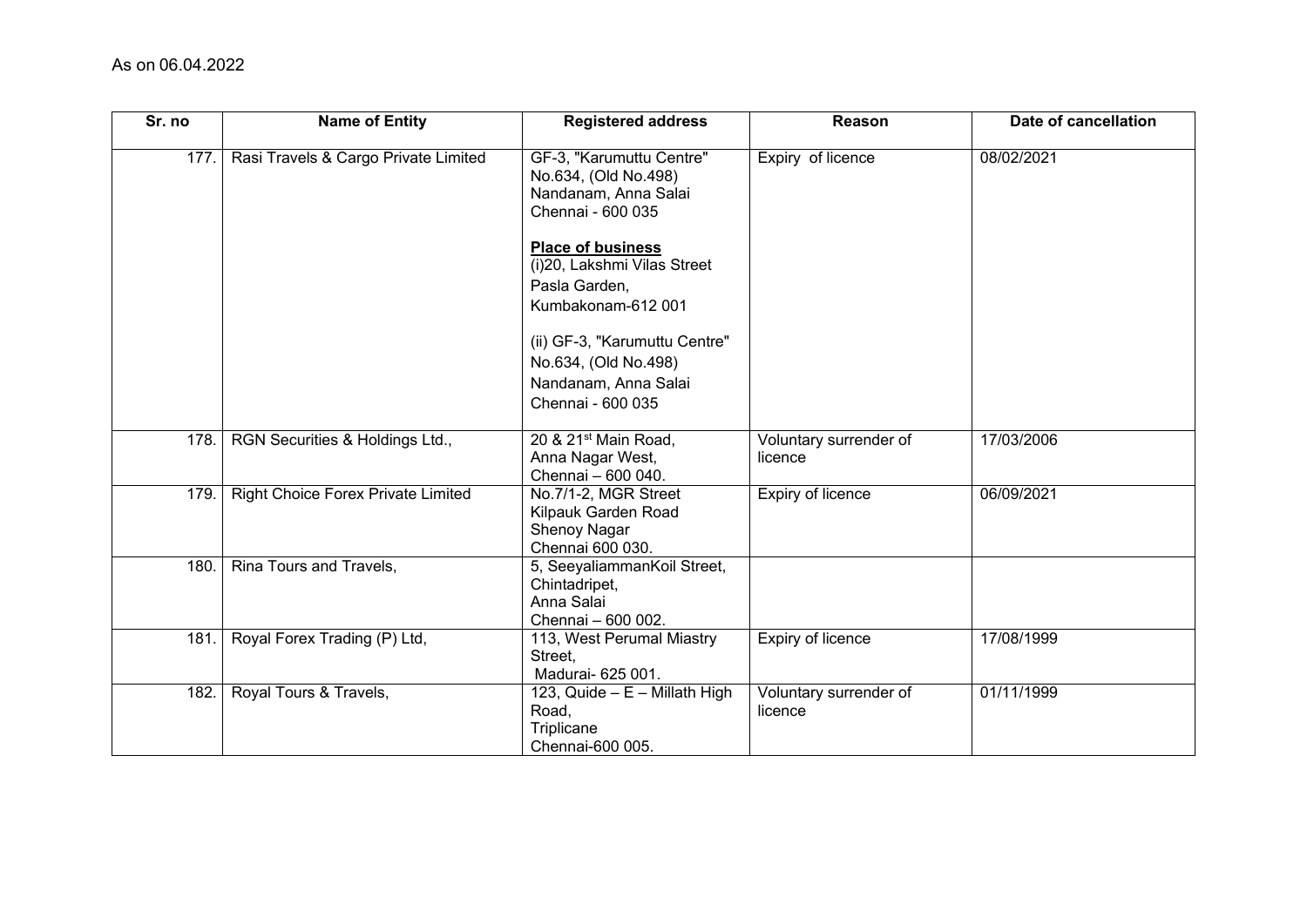| Sr. no | <b>Name of Entity</b>                                             | <b>Registered address</b>                                                              | Reason                            | Date of cancellation |
|--------|-------------------------------------------------------------------|----------------------------------------------------------------------------------------|-----------------------------------|----------------------|
| 183.   | S.D India Forex Pro Commodities Capital<br><b>Private Limited</b> | Old No. 219, New No. 32,<br>NSC Bose Road, Chennai<br>600 001                          | Voluntary surrender of licence    | 13/11/2017           |
|        |                                                                   | <b>Place of business</b>                                                               |                                   |                      |
|        |                                                                   | 1). Old No. 219, New No. 32,<br>NSC Bose Road, Chennai<br>600 001                      |                                   |                      |
|        |                                                                   | 2)786, KamarajarSalai,<br>Illayangudi<br>Sivagangai District,<br>Tamilnadu - 630702    |                                   |                      |
| 184.   | S.M. Forex & Travel Centre Private<br>Limited                     | G096, 2nd Phase, Door No.<br>768/769, Spencer Plaza Anna<br>Salai<br>Chennai - 600 002 | Voluntary surrender of<br>licence | 29/10/2020           |
| 185.   | S.M.J.Travels (P) Limited                                         | Old No.73 (New No.151)<br>Angappan Street<br>Chennai - 600 001                         | Voluntary surrender of<br>licence | 30/04/2020           |
| 186.   | S.R.Travels,                                                      | 451, Cape Road,<br>Ettukadai Bazaar,<br>Kottar,<br>Nagercoil-629 002.                  |                                   |                      |
| 187.   | SAB Travels Services Pvt. Ltd.,                                   | No.99/2 Nungambakkam High<br>Road,<br>Chennai - 600 034.                               | Voluntary surrender of<br>licence | 12/04/2011           |
| 188.   | Sabitha Steels Traders,                                           | 51, VenkataMaisrry Street,<br>Mannady,<br>Chennai-600 001.                             | Voluntary surrender of<br>licence | 9/12/1998            |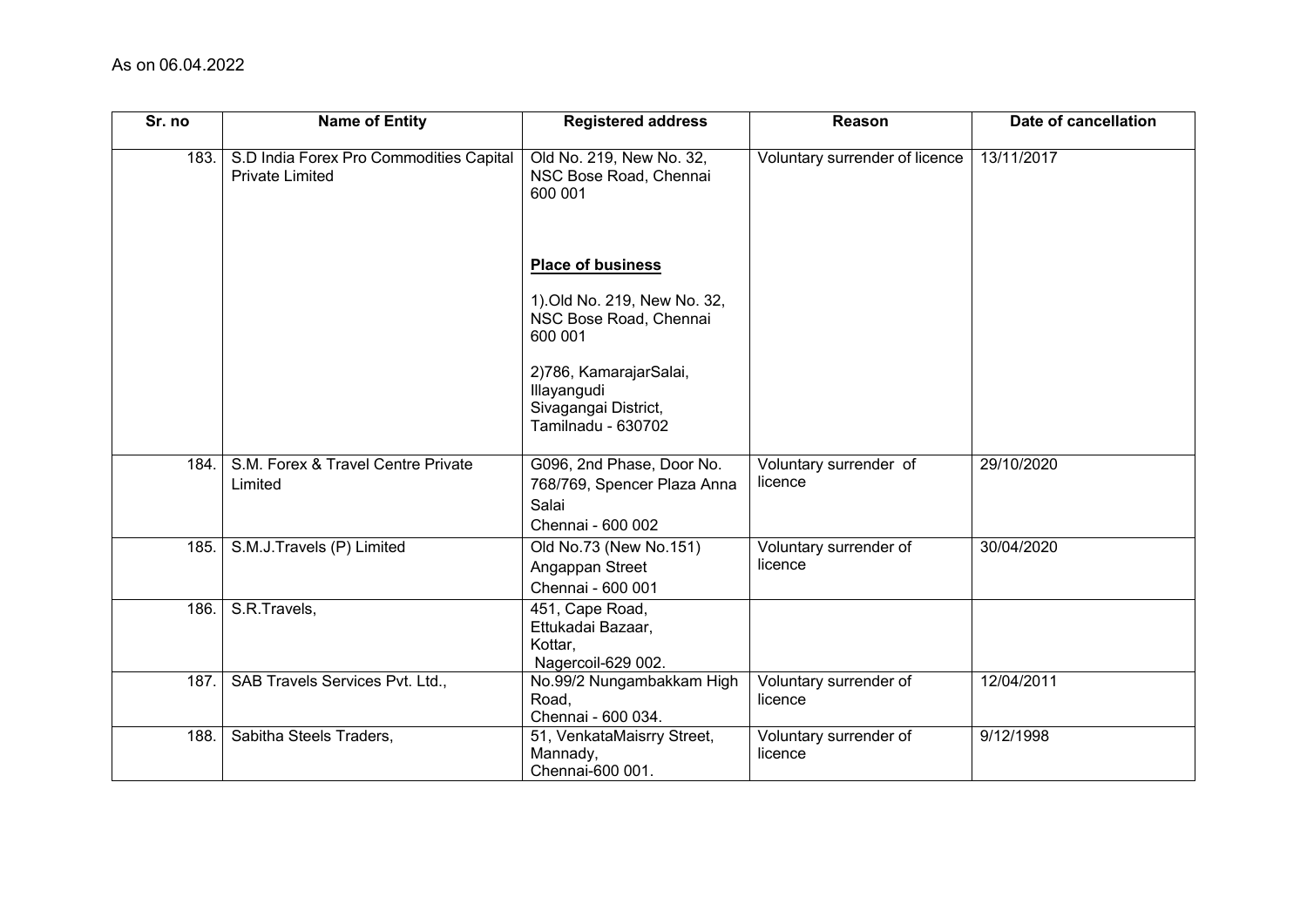| Sr. no | <b>Name of Entity</b>                    | <b>Registered address</b>                                                                             | Reason                            | Date of cancellation |
|--------|------------------------------------------|-------------------------------------------------------------------------------------------------------|-----------------------------------|----------------------|
| 189.   | Sagar Enterprises,                       | 148, Kodambakkam High<br>Road,<br>Chennai -600 024.                                                   | Voluntary surrender of<br>licence | 19/09/1998           |
| 190.   | Sai Abhishek Forex and Services P Ltd.,  | New No. AP800 (Old No.58)<br>G-Block,<br>1 <sup>st</sup> Street,<br>Anna Nagar,<br>Chennai - 600 040. | Expiry of licence                 | 09/06/2008           |
| 191.   | Sai Jeevadhara Finance Pvt .Ltd.,        | Lotus Court II Floor,<br>ThambuChetty St.,<br>Chennai-600001.                                         |                                   | 23/01/2012           |
| 192    | Sai World Currency Exchangers Pvt Ltd    | No 17/1, 1st Main Road,<br>Gangai Nagar, Velachery<br>Chennai - 600042                                | Expiry of licence                 | 16/03/2017           |
| 193.   | Sano Travels,                            | 50, Dr.Natesan Road, I floor,<br>Triplecane,<br>Chennai -600 005.                                     | Voluntary surrender of<br>licence | 07/03/1998           |
| 194.   | Sanris Travel Services,                  | 94, Dr.Besant Road,<br>Royapettah,<br>Chennai -600 014.                                               | Voluntary surrender of<br>licence | 24/02/1999           |
| 195.   | Sastha Forex Services Private Limited    | No.428-430, Trichy Road<br>Singanallur<br>Coimbatore-641009                                           | Revocation of licence             | 08/08/2019           |
| 196.   | Seven Forex& Travels India Pvt. Ltd.,    | No.30, Plaza, Centre,<br>129, G.N.Chetty Road,<br>Chennai - 600 006.                                  | Expiry of licence                 | 20/08/2010           |
| 197.   | Sherif Express Travels & Cargo Pvt.Ltd., | Sherif Centre,<br>578, Anna Salai,<br>Teynampet,<br>Chennai - 600 018.                                | Voluntary surrender of<br>licence | 16/09/2009           |
| 198.   | Silmiya Forex (P) Ltd.,                  | 20 Grama Street,<br>Purasawalkam,<br>Chennai - 600 007.                                               |                                   |                      |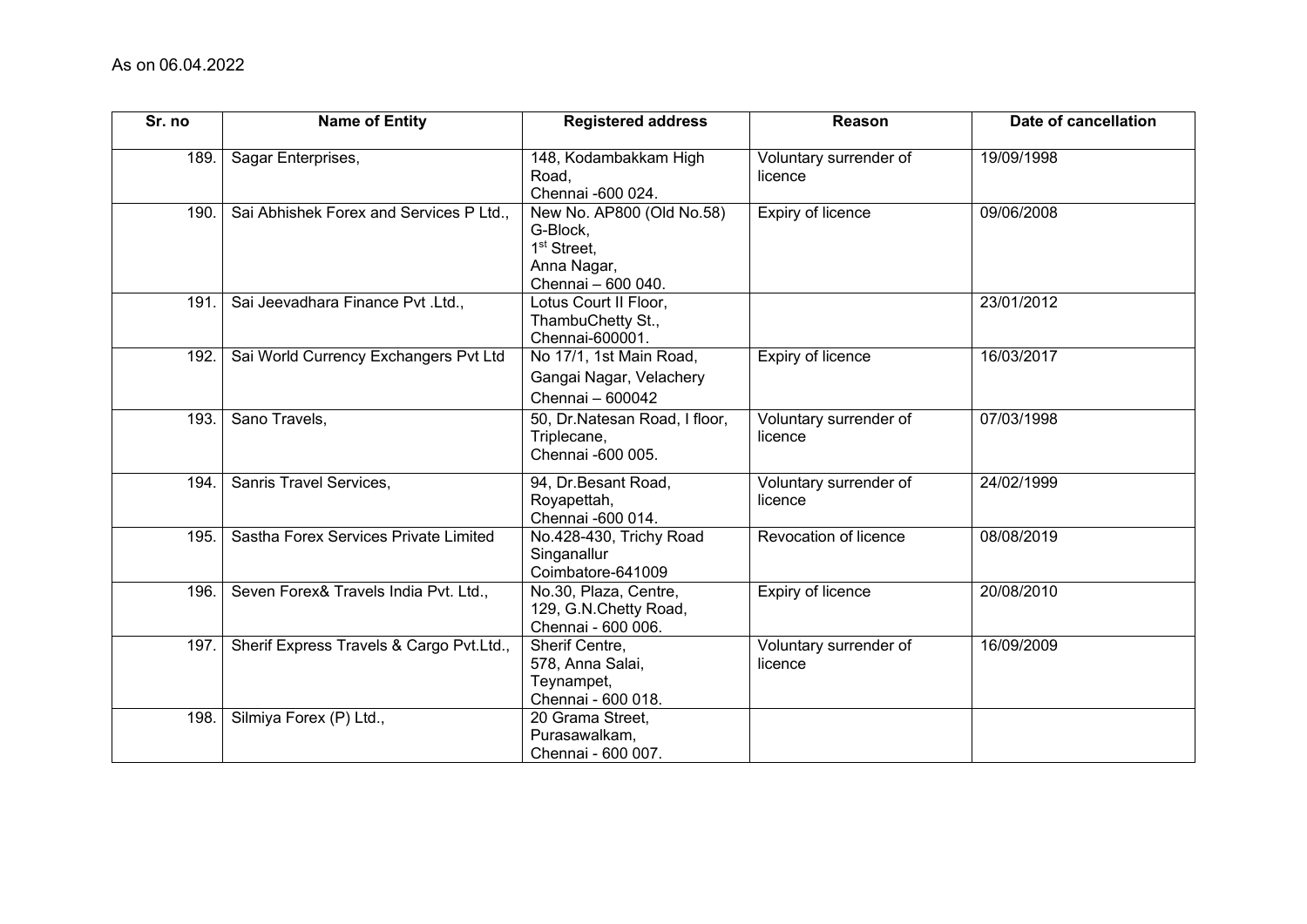| Sr. no | <b>Name of Entity</b>                | <b>Registered address</b>                                                                         | Reason                            | Date of cancellation |
|--------|--------------------------------------|---------------------------------------------------------------------------------------------------|-----------------------------------|----------------------|
| 199.   | Silver line Forex Ltd.,              | Old No.54, New No.121,<br>II Floor,<br>Eldams Road,<br>Chennai - 600 018.                         |                                   |                      |
| 200.   | Silver line International,           | 101, A - Bblock, Shivalaya<br>Buildings,<br>Commander - in - Chief<br>Road.<br>Chennai - 600 105. | Voluntary surrender of<br>licence | 10/02/1998           |
| 201.   | SIMS Ltd.,                           | 304, DevanBahadur Road,<br>R.S.Puram,<br>Coimbatore-641 002.                                      |                                   |                      |
| 202.   | Sky Air Travels,                     | 18, Moore Street,<br>Chennai- 600 001.                                                            | <b>Expiry of licence</b>          | 06/03/1999           |
| 203.   | SMS Travels and Cargo,               | 9, Adayar Bridge Road, I floor<br>Chennai -600 020.                                               | Voluntary surrender of<br>licence | 08/05/1998           |
| 204.   | Sofa Tours & Travels,                | Ahmed's Complex, 293,<br>Royapettah High Road,<br>Royapettah,<br>Chennai -600 014.                |                                   |                      |
| 205.   | Solitair International,              | No.4, KrishnappaMudali<br>Street.<br>Purasawakkam,<br>Chennai - 600 084.                          | Voluntary surrender of<br>licence | 27/03/1998           |
| 206.   | Sotherland Trading Company,          | E4, Parsan Complex,<br>Ground Floor,<br>600, Anna Salai,<br>Chennai -6                            |                                   |                      |
| 207.   | South Asian Financial Exchange Ltd., | 24, Victoria Crescent,<br>Off EthirajSalai,<br>Egmore,<br>Chennai - 600 105.                      | Voluntary surrender of<br>licence | 28/09/1998           |
| 208.   | South Sea Tours & Travels,           | No.9, Jani Khan Road,<br>Royapattah,<br>Chennai -800 014.                                         | Voluntary surrender of<br>licence | 24/06/1998           |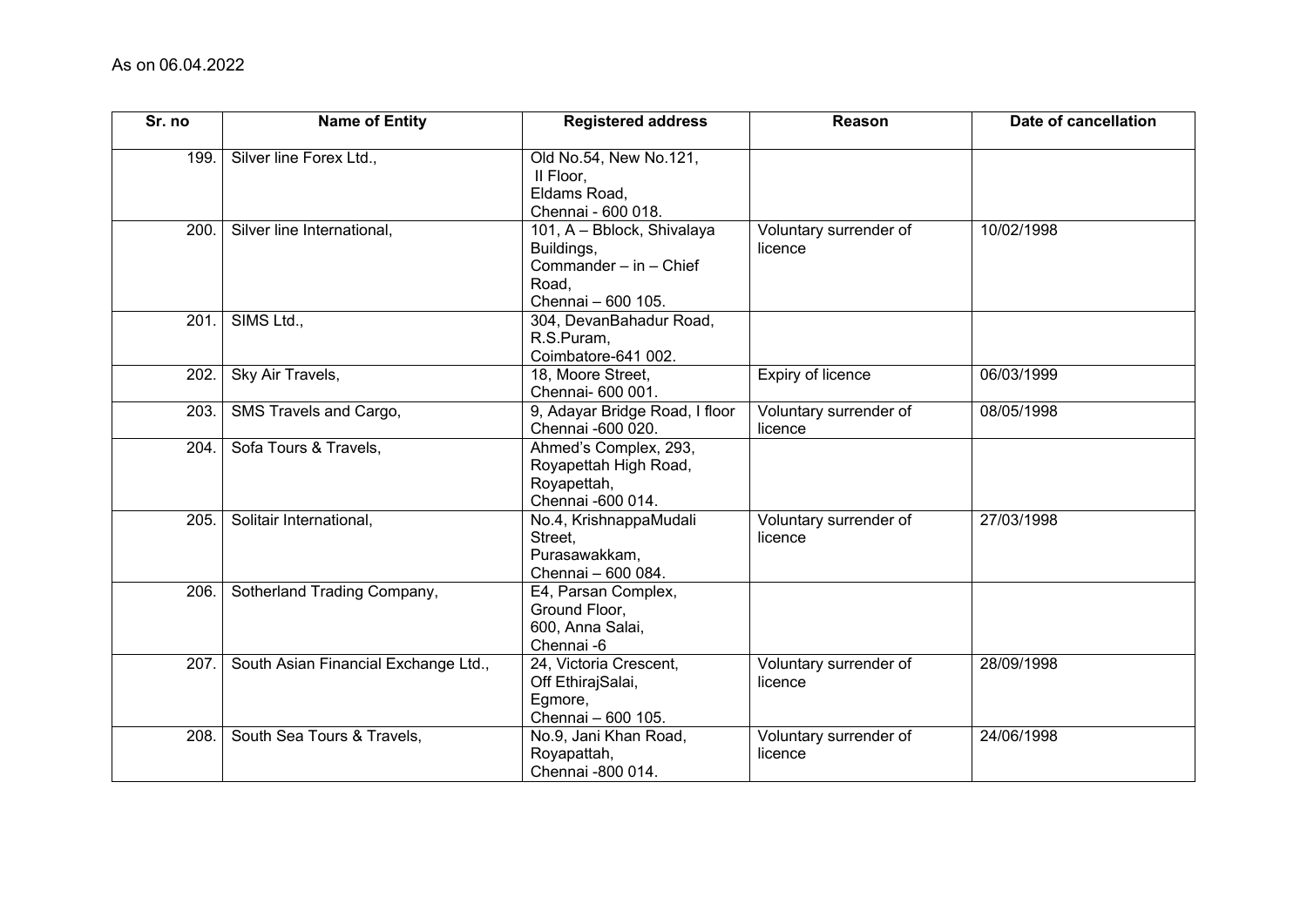| Sr. no | <b>Name of Entity</b>                | <b>Registered address</b>                                                                                    | Reason                            | Date of cancellation |
|--------|--------------------------------------|--------------------------------------------------------------------------------------------------------------|-----------------------------------|----------------------|
| 209.   | Sowmyam Securities Pvt. Ltd.,        | 14, Lakshmipuram II Street,<br>Royapettah,<br>Chennai - 600 014.                                             | Voluntary surrender of<br>licence | 23/07/2005           |
| 210.   | S.P.Forex Private Limited            | D.N.S.Plaza, Shop No.27<br>No.5 Nageswara Road<br>T.Nagar<br>Chennai - 600 017                               | Expiry of licence                 | 08/11/2021           |
| 211.   | Span Financial Services Pvt Ltd.,    | Sun plaza Commercial &<br><b>Business Complex</b><br>III floor, 19, G.N. Chetty Street<br>Chennai - 600 006. | Voluntary surrender of<br>licence | 13/03/1999           |
| 212.   | Speedways Tours & Cargo              | 35, KasiChetty Street,<br>A/C Delux Complex,<br>Chennai - 600 079.                                           | Expiry of licence                 | 16/11/1998           |
| 213.   | Sri Krishna TulasiForex (P) Ltd.,    | No.78, Thyagaraya Road,<br>Fathima Plaza,<br>Shop No.26,27 Pondy Bazaar,<br>T.Nagar,<br>Chennai - 600 017.   |                                   | 14/03/2012           |
| 214.   | Sri Lakshmi Jewellery                | 186, Kosakadai Street,<br>Pondicherry-605001.                                                                | Expiry of licence                 | 03/03/2001           |
| 215.   | Sri Ravi Travels (Chennai) Pvt.Ltd., | B.R.Complex (Ground Floor),<br>No.27, Woods Road,<br>off Mount Road,<br>Chennai - 600 002.                   |                                   | 04/06/2010           |
| 216.   | Sri Vishnu enterprises,              | No.90, Pycrafts Road,<br>Triplicane<br>Chennai-600 005.                                                      |                                   |                      |
| 217.   | SS Air Travels Chennai P Ltd.,       | 6, Aziz Mulk 7 <sup>th</sup> Street,<br>Thousand Lights,<br>Chennai - 600 006.                               |                                   |                      |
| 218.   | Star View Travels,                   | 69, Nagappalyer Street,<br>Triplecane,<br>Chennai - 600 005.                                                 | Voluntary surrender of<br>licence | 26/09/1998           |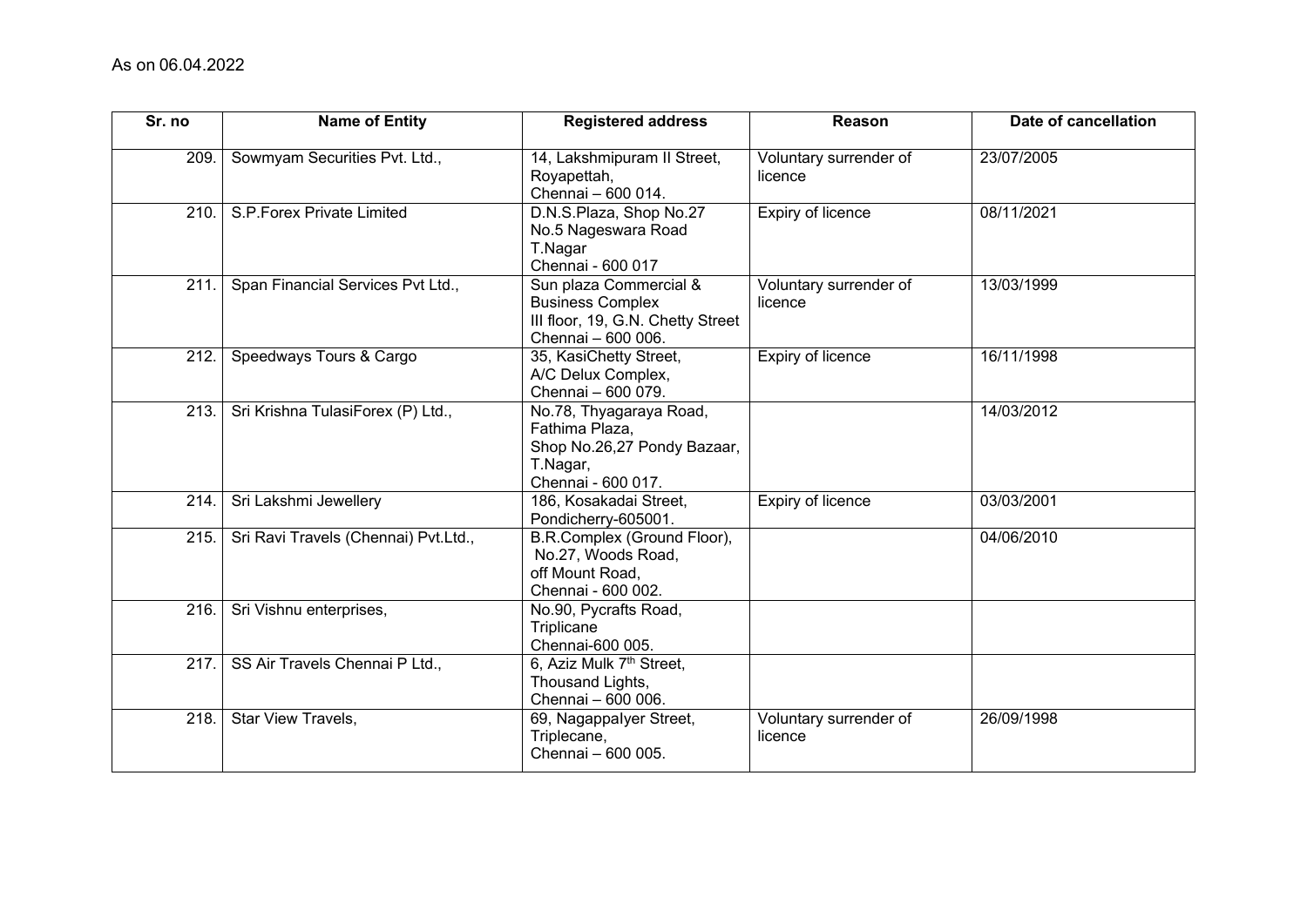| Sr. no | <b>Name of Entity</b>                     | <b>Registered address</b>                                                                                                    | Reason                            | Date of cancellation |
|--------|-------------------------------------------|------------------------------------------------------------------------------------------------------------------------------|-----------------------------------|----------------------|
| 219.   | Sterling Holding Financial Services Ltd., | Sri. Rajarajeswari Towers,<br>City Centre Point,<br>567 & 568, Dr.Nanjappa<br>Road,<br>Coimbatore - 641 018.                 |                                   |                      |
| 220.   | Sterling Holiday Financial Services Ltd., | "Padma Complex" III floor,<br>No.320, Anna Salai,<br>Nandanam,<br>Chennai - 600 035.                                         |                                   | 23/09/2011           |
| 221.   | STG Money Exchange Pvt. Ltd               | Shop No.17, Ground Floor<br>Fathima Plaza<br>No.98/78, Sir Thiyagaraya<br>Road<br>Pondy Bazaar, T.Nagar<br>Chennai - 600 017 | Revocation of licence             | 05/08/2019           |
| 222.   | Suchitra Tours Private Limited            | A7, Mahadevan Apartments,<br>1st Floor No.305, T.T.K Road<br>Alwarpet<br>Chennai - 600 018                                   | Revocation of licence             | 14/02/2019           |
| 223.   | Sugal & Damani finlease Ltd.,             | City Centre Plaza, I floor,<br>3, Anna salai,<br>Chennai - 600 002.                                                          | Voluntary surrender of<br>licence | 09/08/1999           |
| 224.   | Sugal Tourism Development Pvt. Ltd.,      | Sri Balaji Complex, 2 <sup>nd</sup> Floor,<br>New No. 18, Veerappan<br>Street,<br>Sowcarpet,<br>Chennai - 600 079.           | Expiry of licence                 | 25/05/2006           |
| 225.   | Sugir Tour & Travels (P) Ltd.,            | 95, Luz Church Road,<br>Chennai - 600 004.                                                                                   |                                   |                      |
| 226.   | Supreme Forex Services P Ltd.,            | 132, Big Street,<br>Triplicane,<br>Chennai - 600 005.                                                                        |                                   |                      |
| 227.   | Supreme Travels,                          | 17, Triplicane High Road,<br>Chennai -600 005.                                                                               | Voluntary surrender of<br>licence | 25/06/1998           |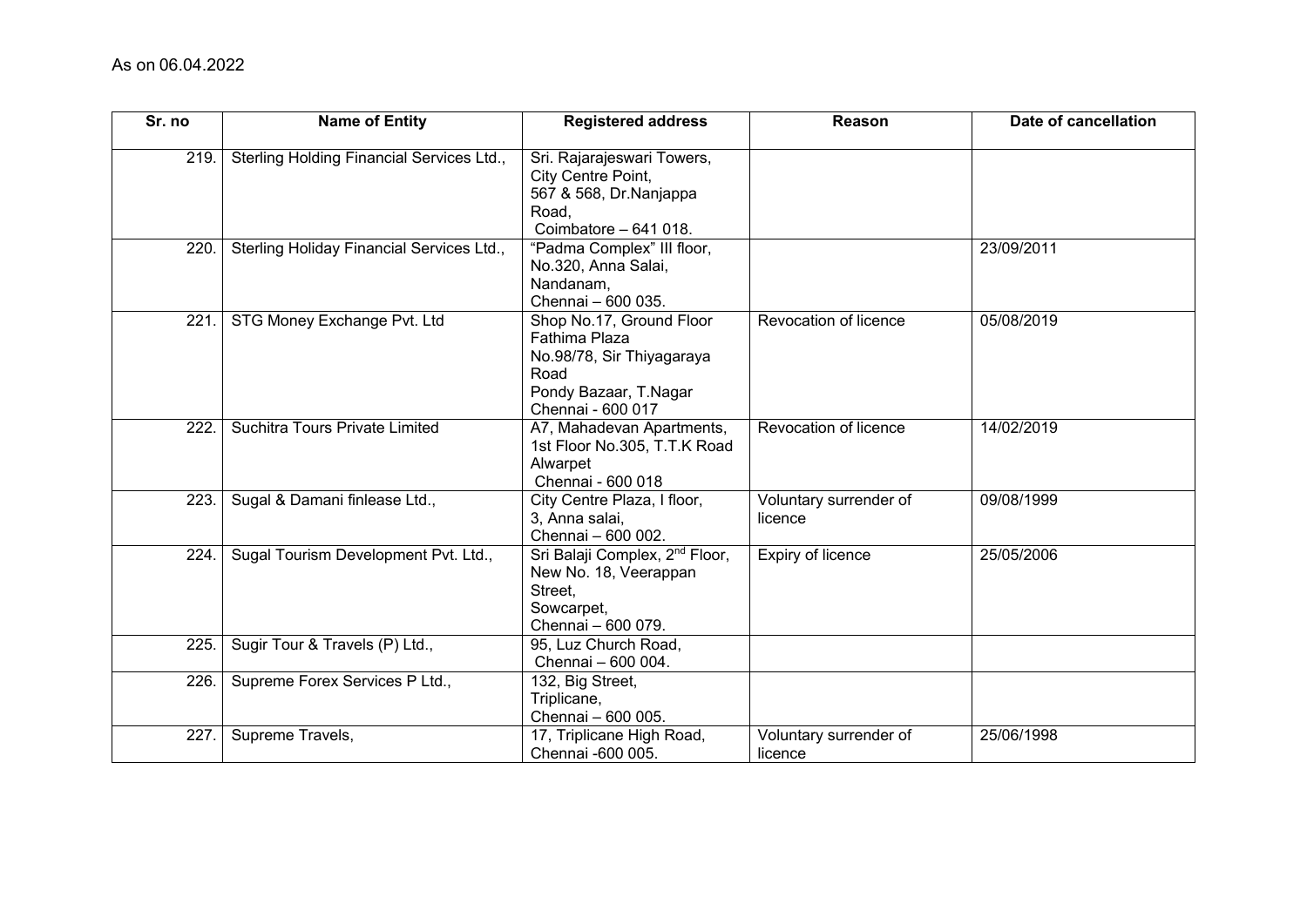| Sr. no | <b>Name of Entity</b>               | <b>Registered address</b>                                                                                                                         | Reason                            | Date of cancellation |
|--------|-------------------------------------|---------------------------------------------------------------------------------------------------------------------------------------------------|-----------------------------------|----------------------|
| 228.   | Surana Corporation Ltd.             | 29, Whites Road,<br>Royapettah<br>Chennai - 600 014                                                                                               | Voluntary surrender of<br>licence | 11/04/2005           |
| 229.   | Surana Finance Corporation Ltd.,    | Shop No.10, C & D Palani<br>Complex,<br>KamarajSalai,<br>Pondicherry - 605 011.                                                                   |                                   |                      |
| 230.   | Synergy Forex Express Ltd.,         | 103A, Raheja Centre,<br>1073 / 74, Avinashi Road,<br>Coimbatore-641 018.                                                                          | Voluntary surrender of<br>licence | 15/09/1999           |
| 231.   | <b>Taj Travels</b>                  | 55, VenkataNaickenIst Street,<br>II floor,<br>Anna salai,<br>Chennai - 600 002.                                                                   | Expiry of licence                 | 03/09/1998           |
| 232.   | Tamilnadu Finance Ltd,              | Lakshmi Towers (III Floor),<br>27, Dr.Radha Krishnan Salai,<br>Mylapore,<br>Chennai -600 004.                                                     | <b>Expiry of licence</b>          | 06/08/1997           |
| 233.   | Thahseen FX Private Limited (OPC)   | No.280/1, Gomathipuram<br>Sivagangai Main Road<br>Madurai-625020                                                                                  | Voluntary surrender of<br>licence | 02/03/2021           |
| 234.   | <b>Trans Ocean</b>                  | Room No.6, II floor,<br>130, Thambu Chetty Street,<br>Chennai - 600 001.                                                                          |                                   |                      |
| 235.   | Travel Air (Madras) Private Limited | No: 266, 3 <sup>rd</sup> Main Road<br>Chamarajpet, Bengaluru -<br>560018<br><b>Place of business</b><br>No: 16 Aarthi Chambers<br>189, Anna Salai | Voluntary surrender of<br>licence | 05/05/2021           |
| 236.   | Travel Exchange India Pvt. Ltd      | Chennai-600 006<br>29, C.P.Ramaswamy Road,<br>Alwarpet,<br>Chennai -600 018.                                                                      | Voluntary surrender of<br>licence | 29/09/2009           |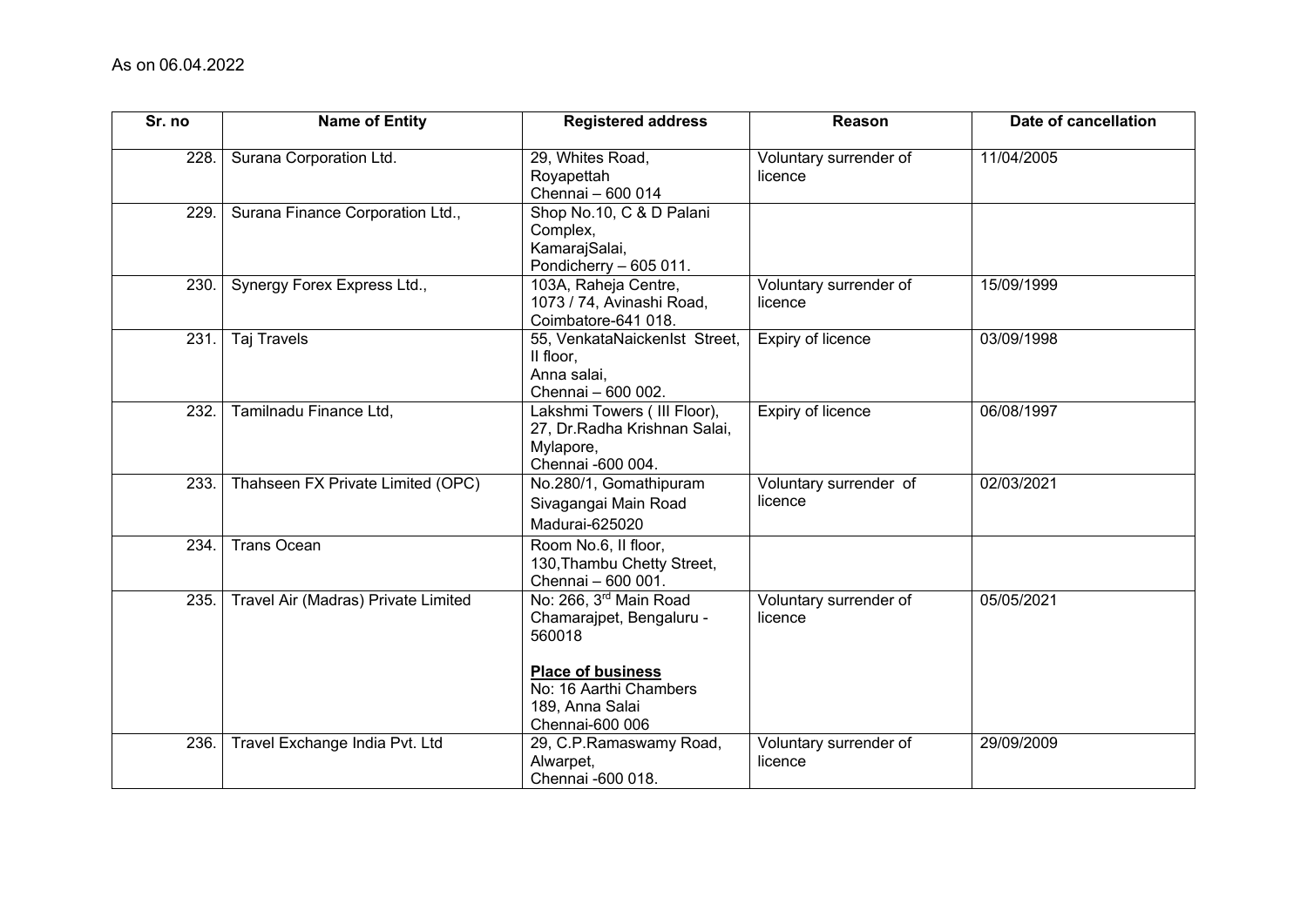| Sr. no | <b>Name of Entity</b>                         | <b>Registered address</b>                                                                                                                                                                   | Reason                            | Date of cancellation |
|--------|-----------------------------------------------|---------------------------------------------------------------------------------------------------------------------------------------------------------------------------------------------|-----------------------------------|----------------------|
| 237.   | <b>Travel Masters India Private Limited</b>   | No.9 Visweswarapuram Street<br>Mylapore, Chennai - 600004<br><b>Place of business</b><br>C1, "Sona Flats"<br>No.5 Murray's Gate Road<br>Alwarpet, Chennai - 600 0018                        | Voluntary surrender of<br>licence | 01/08/2017           |
| 238.   | <b>Tusker Travels Private Limited</b>         | 86E / 2B Industrial Estate,<br>Ambattur, Chennai- 600 058<br><b>Place of business</b><br>No.32A & 32B<br>Ground Floor, "AMBIT IT<br>Park"<br>Industrial Estate, Ambattur<br>Chennai-600 058 | Voluntary surrender of<br>licence | 07/12/2017           |
| 239.   | <b>United Agencies</b>                        | 9, MookerNallamuthu Street, I<br>floor,<br>Chennai - 600 001.                                                                                                                               | Voluntary surrender of<br>licence | 04/09/1998           |
| 240.   | United Firm,                                  | <b>ASRN Complex,</b><br>No.10, ManakarelamPillai<br>Road,<br>Palayamkottai,<br>Triunelveli-627 002.                                                                                         | Expiry of licence                 | 17/08/1999           |
| 241.   | Universal Agency (Chennai) Private<br>Limited | Embassy Tower 55/3<br>Montieth Road, Egmore<br>Chennai - 600 008                                                                                                                            | Expiry of licence                 | 31/07/2020           |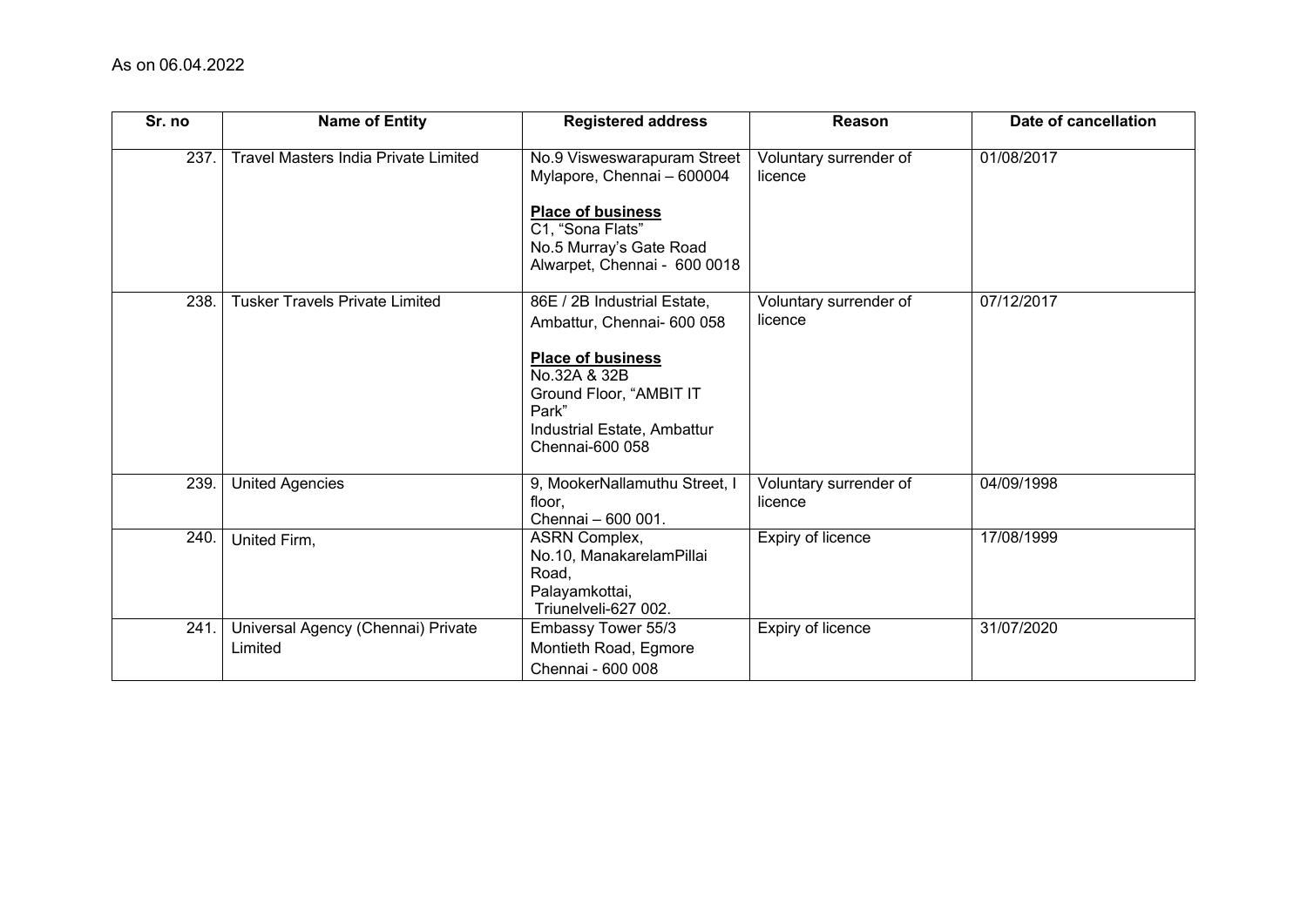| Sr. no | <b>Name of Entity</b>             | <b>Registered address</b>                                                                                                                            | Reason                            | Date of cancellation |
|--------|-----------------------------------|------------------------------------------------------------------------------------------------------------------------------------------------------|-----------------------------------|----------------------|
| 242.   | <b>Unix Forex Private Limited</b> | Old Door No.265/3, III Floor,<br>Poonamallee High Road,<br>Aminjikarai, Chennai- 600029                                                              | Expiry of licence                 | 14/01/2020           |
|        |                                   | <b>Place of business</b><br>Old Door No.265/3, I Floor<br>Poonamallee High Road<br>Aminjikarai, Chennai- 600 029                                     |                                   |                      |
| 243.   | V.R. Forex Travel Private Limited | <b>DHUN Building</b><br>827, Anna Salai<br>Chennai - 600 002                                                                                         | Voluntary surrender of<br>licence | 09/11/2020           |
| 244.   | Vasavi Forex Services (P) Limited | New No.178, Old No.89 & 90,<br><b>Ground Floor</b><br>Shop No.1, Coral Merchant<br>Street, Muthialpet<br>Chennai -600001<br><b>Place of Business</b> | Voluntary surrender of<br>licence | 02/03/2020           |
|        |                                   | Old No.82, New No.165<br><b>ThambuChetty Street</b><br><b>First Floor</b><br>Muthialpet<br>Chennai-600 001                                           |                                   |                      |
| 245.   | VeegeeForex Services,             | 527, KRS Bakery Buildings,<br>IInd Floor,<br>DB Road, R.S.Puram,<br>Coimbatoare-641002.                                                              |                                   |                      |
| 246.   | Veera International,              | Shop No.6, Basement<br>TassMahal.<br>No.10, Montieth Road,<br>Egmore<br>Chennai-600 008.                                                             | Voluntary surrender of<br>licence | 06/08/1998           |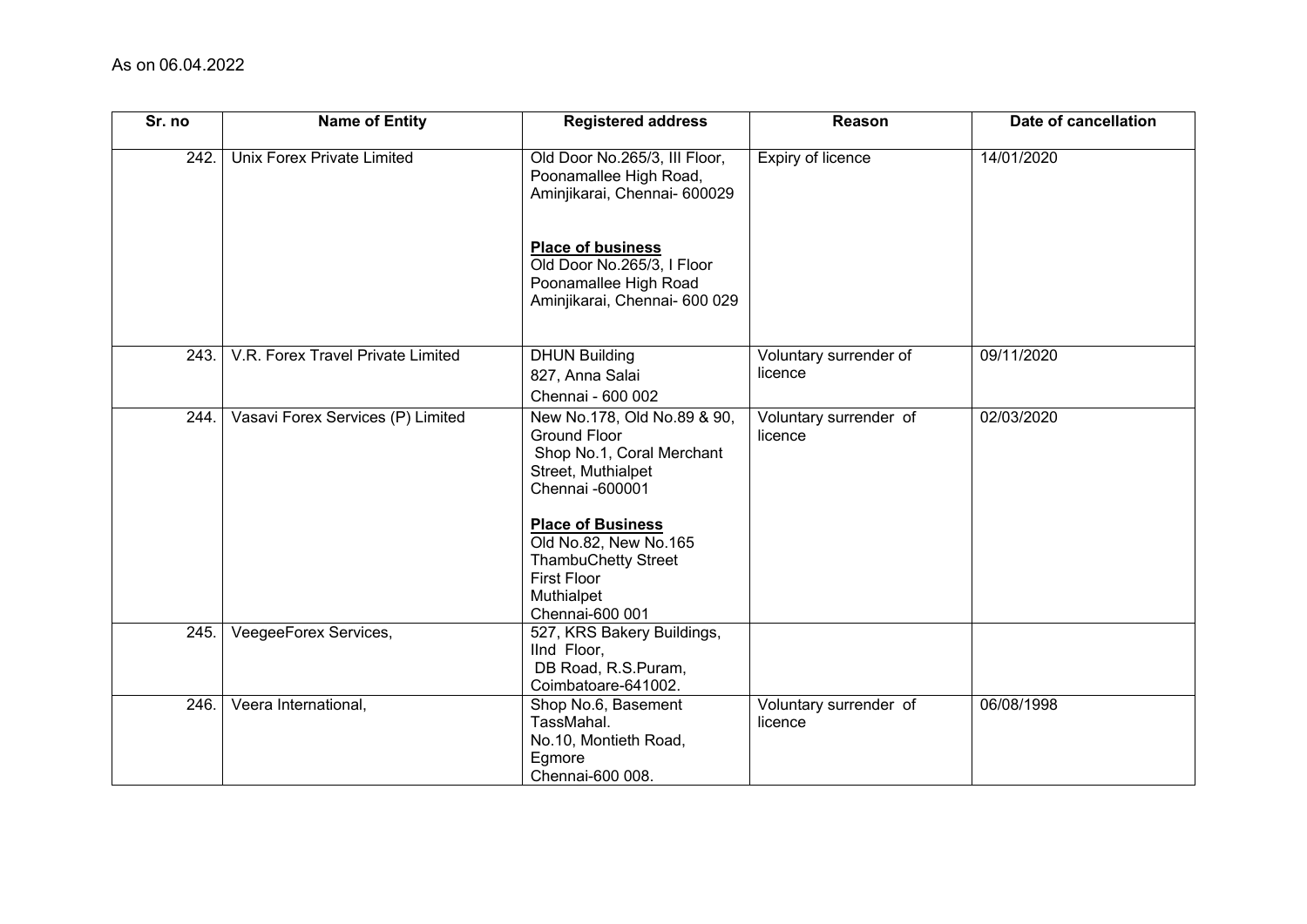| Sr. no | <b>Name of Entity</b>                           | <b>Registered address</b>                                                                                                                                                                                                                                                                                                  | Reason                            | Date of cancellation |
|--------|-------------------------------------------------|----------------------------------------------------------------------------------------------------------------------------------------------------------------------------------------------------------------------------------------------------------------------------------------------------------------------------|-----------------------------------|----------------------|
| 247.   | Vijay Hemant Finance & Estate Ltd.,             | Prakash Presidium<br>110, Mahatma Gandhi Road,<br>Nungambakkam,<br>Chennai -600 034.                                                                                                                                                                                                                                       | <b>Expiry of licence</b>          | 26/05/2011           |
| 248.   | Vinith Travels,                                 | Fathima Towers,<br>117, Triplicane High Road,<br>Chennai - 600 005.                                                                                                                                                                                                                                                        | Revocation of licence             | 17/08/1999           |
| 249.   | VJ Forex and Travel Services Private<br>Limited | No.149, AA Block, 3rd Avenue,<br>Anna Nagar<br>Chennai-600040                                                                                                                                                                                                                                                              | Voluntary surrender of<br>licence | 08/02/2021           |
| 250.   | V.V.T Hotels Private Limited                    | <b>Hotel Radisson Blu</b><br>Chennai City Centre<br>No.2, Ethiraj Salai<br>Egmore<br>Chennai - 600 008<br><b>Place of Business</b><br>1) Hotel Radisson Blu Chennai<br><b>City Centre</b><br>No.2, Ethiraj Salai<br>Egmore<br>Chennai - 600 008<br>2)142, Rajiv Gandhi Salai<br>(OMR)<br>Thoraipakkam<br>Chennai - 600 096 | Voluntary surrender of<br>licence | 08/10/2020           |
| 251.   | Welcome India Forex Travels P Ltd.,             | New No. 32, NSC Bose Road,<br>Chennai - 600 001.                                                                                                                                                                                                                                                                           | Voluntary surrender of<br>licence | 22/09/2008           |
| 252.   | Winner Forex & Travels P Ltd                    | No 122/106, L. B. Road,<br>Thiruvanmiyur<br>Chennai 600 041                                                                                                                                                                                                                                                                | Expiry of licence                 | 16/03/2017           |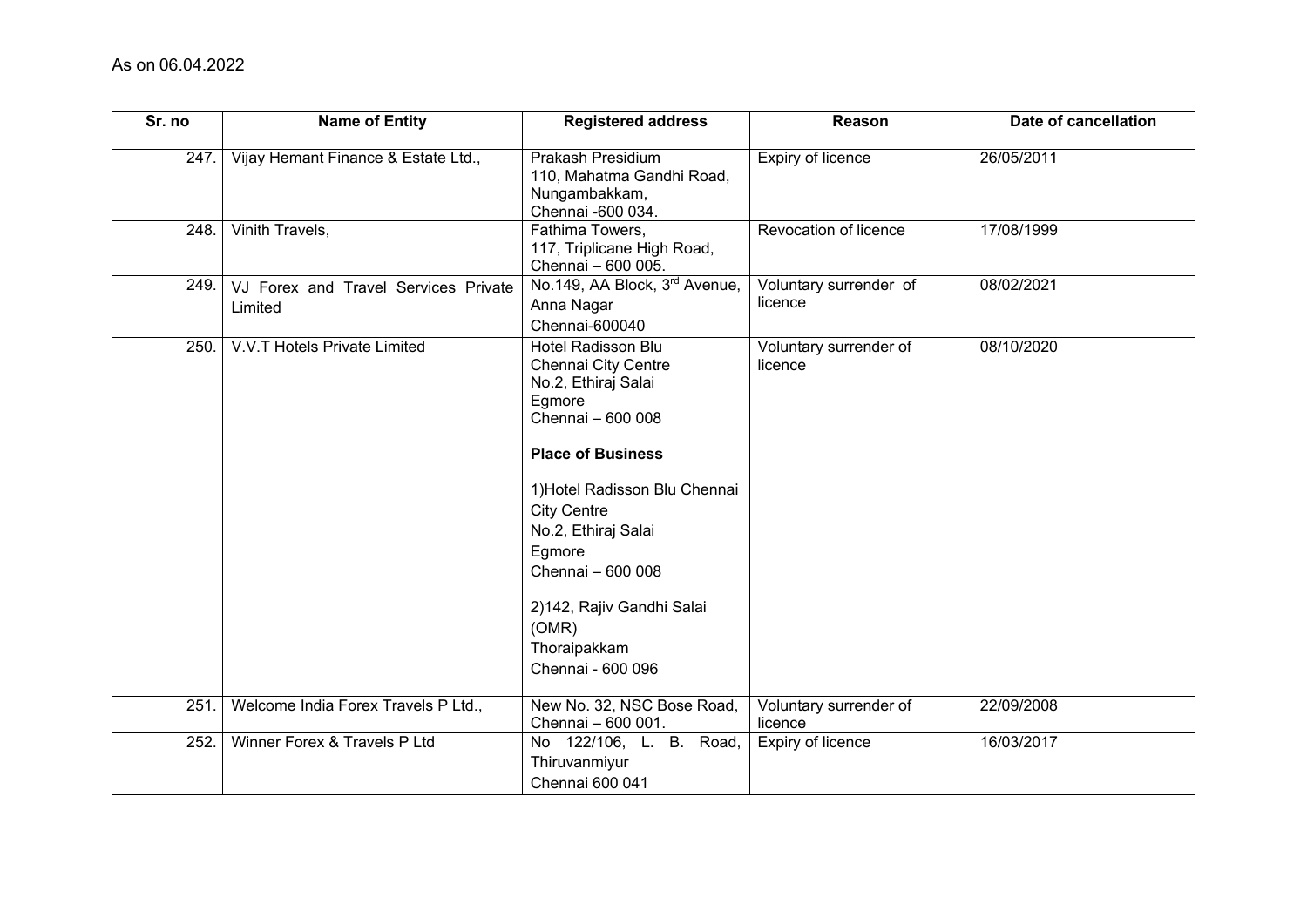| Sr. no | <b>Name of Entity</b>               | <b>Registered address</b>                                                                        | Reason                            | Date of cancellation |
|--------|-------------------------------------|--------------------------------------------------------------------------------------------------|-----------------------------------|----------------------|
| 253.   | World win Tours & Travels,          | No.138, Peters Road,<br>Thousand lights,<br>Chennai-600 086.                                     | Voluntary surrender of<br>licence | 31/12/1998           |
| 254.   | Yazhini Forex India Private Limited | No.36/38-B, Durairaj Street<br>Palavanthangal<br>Chennai - 600 114.                              | Voluntary surrender of<br>licence | 08/02/2021           |
| 255.   | Y B Travels and Forex Pvt. Ltd.,    | 52, Mannady Street,<br>Chennai - 600 001.                                                        | Voluntary surrender of<br>licence | 09/05/2006           |
| 256    | Zeesha Enterprises Pvt.Ltd.         | 251, Triplicane High Road,<br>Chennai - 600 005.                                                 |                                   |                      |
| 257    | Souvenir (India) Pvt Ltd            | 155, Mission Street<br>Puducherry - 605 001                                                      | Voluntary surrender of<br>licence | 12/04/2012           |
| 258.   | Lee Forex India Private Limited     | 2/849, Gokulam<br>Bhuwaneshwari Nagar<br>Amarjothi Gardens,<br>Andipalayam<br>Tiruppur - 641 687 | Voluntary surrender of<br>licence | 05/06/2012           |
| 259    | Vassi Hospittalty Private Limited   | No. 1/18a, VGP Murphy<br>Square<br><b>GST Road</b><br>St. Thomas Mount<br>Chennai 600 016        | Expiry of licence                 | 05/09/2012           |
| 260.   | Shekana Money Changer Pvt Ltd       | No. 264, Az - 116, Main Road<br><b>MKK Complex</b><br>Krishnapuram<br>Kadaynallur<br>627 759     |                                   | 25/07/2012           |
| 261.   | <b>Travel Gems Pvt Ltd</b>          | Tatias complex,<br>343 Triplicane High Road<br>Chennai 600 005                                   | Voluntary surrender of<br>licence | 01/10/2012           |
| 262.   | Time Forex Services India Pvt Ltd   | New No. 15, Dr. NatesanSalai<br>Ashok Nagar<br>Chennai - 600 083                                 | Expiry of licence                 | 15/02/2013           |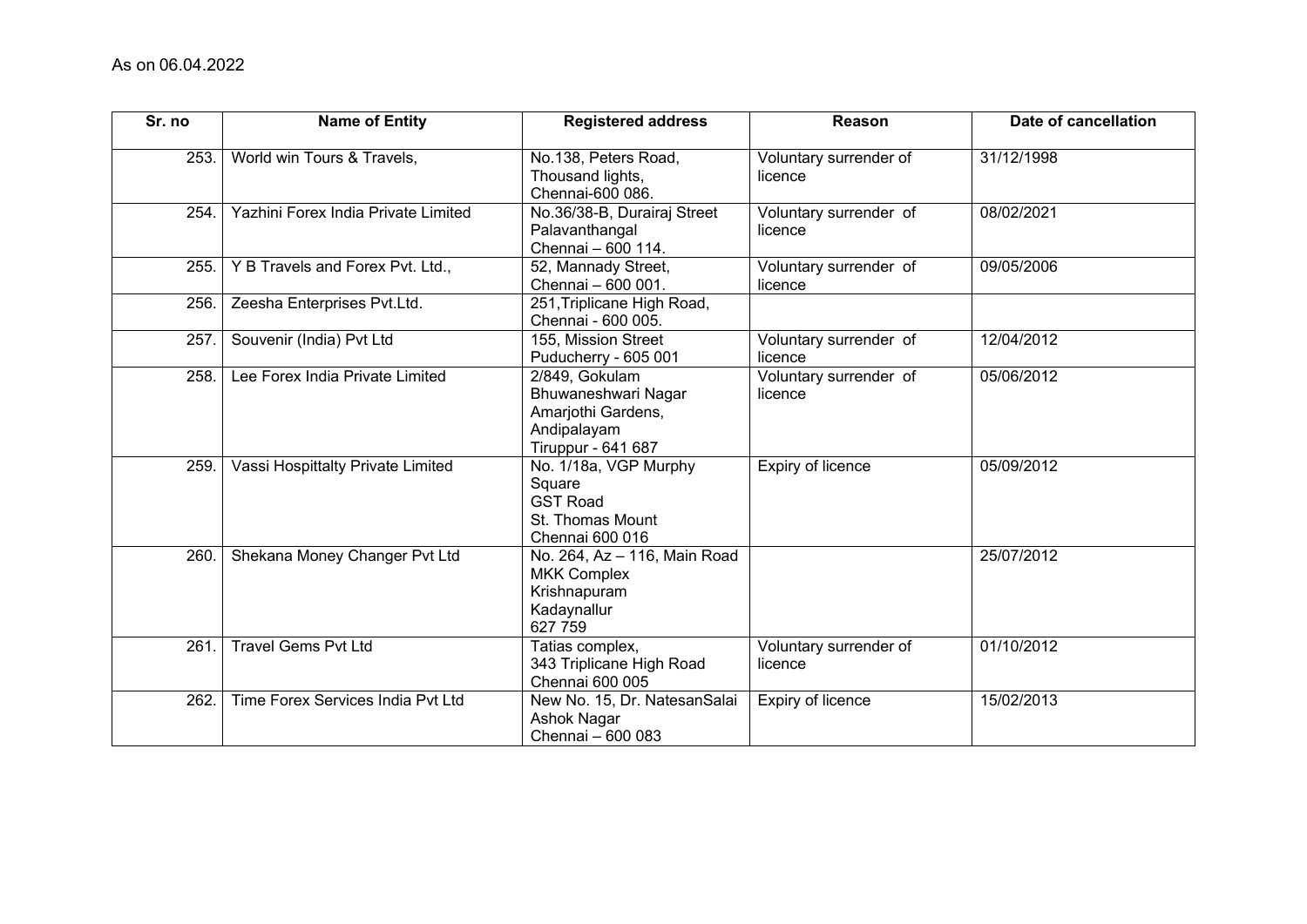| Sr. no | <b>Name of Entity</b>                         | <b>Registered address</b>                                                                                                                                                       | Reason                            | Date of cancellation |
|--------|-----------------------------------------------|---------------------------------------------------------------------------------------------------------------------------------------------------------------------------------|-----------------------------------|----------------------|
| 263.   | Sri Raghavendra Money Changers Pvt<br>Ltd     | 66/3, Pondy Bazaar,<br>Next to Andhra Bank,<br>T.Nagar<br>Chennai 600 017                                                                                                       | Expiry of licence                 | 15/03/2013           |
| 264.   | Bonanza Money Exchange Private<br>Limited     | F-7, Empire Plaza,<br>221 & 222 NSC Bose Road<br>Chennai - 600 001                                                                                                              | Expiry of licence                 | 30/08/2013           |
| 265.   | Kimberly Forex And Travels Private<br>Limited | Basement Shop No.21,<br>Sivananth Building<br>'X' Block-41, 2nd Avenue<br>Anna Nagar,<br>Chennai - 600 040                                                                      | Revocation of licence             | 01/08/2014           |
| 266.   | Essaarkay Forex Private Limited               | Nelson Plaza, New No.90, Old<br>No.149,<br>Door No.4, Nelson Manickam<br>Road,<br>Choolaimedu, Chennai - 600<br>094                                                             | Voluntary surrender of<br>licence | 08/10/2015           |
| 267.   | Nikon Forex Private Limited                   | No.3, New No.5, 7th Street<br>Gopalapuram<br>Chennai - 600 086<br><b>Place of business</b><br>No. 27/1, New No. 3/1,<br>AndavarKoil Street,<br>Vadapalani,<br>Chennai - 600026. | Voluntary surrender of<br>licence | 08/10/2015           |
| 268.   | Sedou Forex Pvt. Ltd.                         | 58, Rangapillai Street<br>Puducherry - 605 001                                                                                                                                  | Voluntary surrender of<br>licence | 08/10/2015           |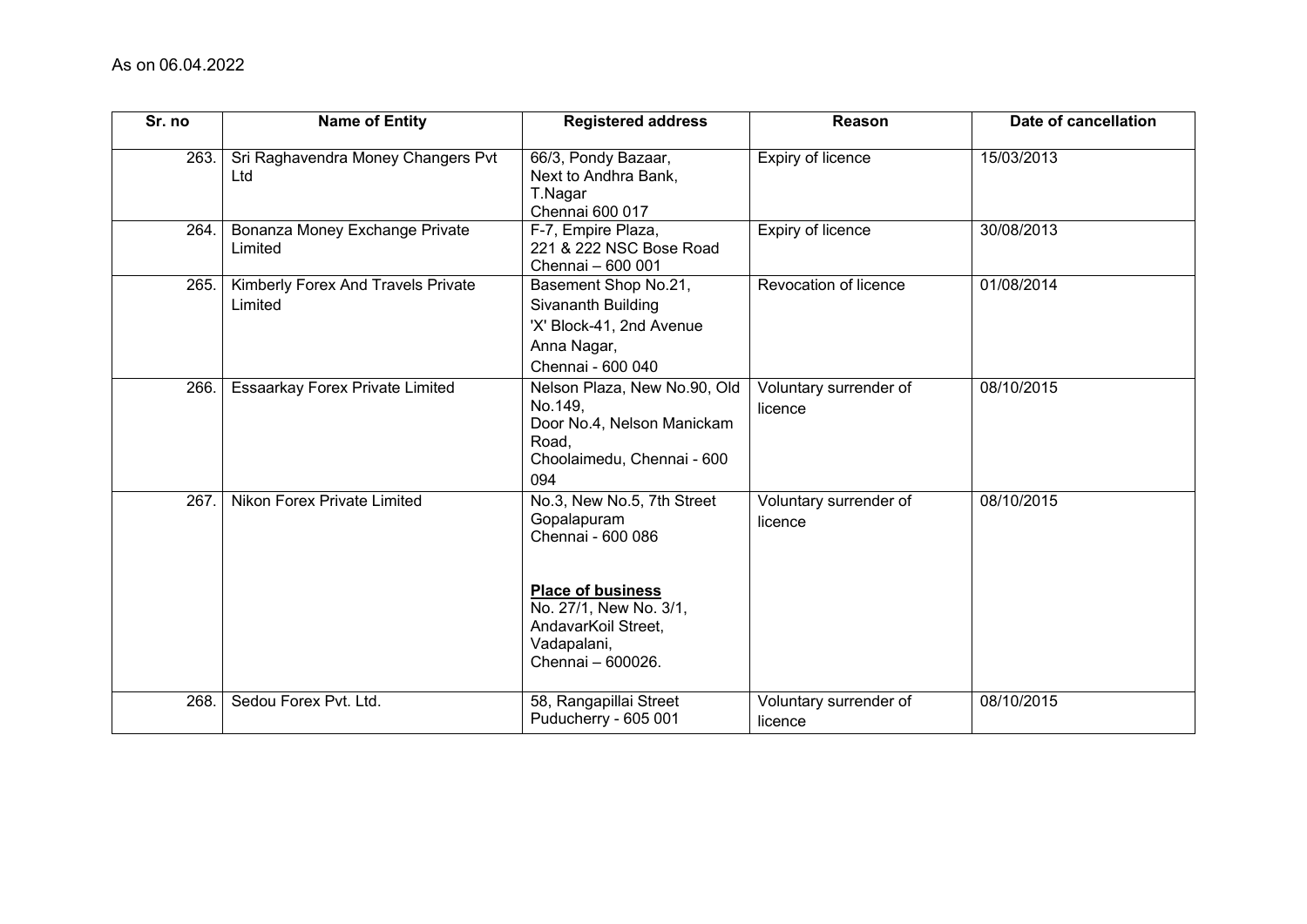| Sr. no | <b>Name of Entity</b>                            | <b>Registered address</b>                                                                      | Reason                            | Date of cancellation |
|--------|--------------------------------------------------|------------------------------------------------------------------------------------------------|-----------------------------------|----------------------|
| 269.   | <b>Grand Luxe Hotels Limited</b>                 | "Chennai One"<br>Pallavaram - Thoraipakkam<br>200 Feet Road, Thoraipakkam<br>Chennai - 600 097 | Voluntary surrender of<br>licence | 02/06/2016           |
|        |                                                  | <b>Place of business</b><br>No. 11, Melakkal Main Road<br>Kochadai<br>Madurai - 625 016        |                                   |                      |
| 270.   | M.A Gold Forex Pvt Ltd                           | No. 29, Anna Salai<br>Opp to Bata Showroom,<br>Puducherry - 605001                             | Voluntary surrender of<br>licence | 02/06/2016           |
| 271    | Rathna Resorts Ltd                               | Gopal Bagh<br>1062, Avinashi Road<br>Coimbatore - 641 018                                      | Voluntary surrender of<br>licence | 02/06/2016           |
|        |                                                  | <b>Place of business</b><br>The Grand Regent<br>708, Avinashi Road<br>Coimbatore - 641 018     |                                   |                      |
| 272.   | <b>Right Choice Trinity Travel Pvt Ltd</b>       | No. 324, Anna Salai,<br>Chennai - 600 035                                                      | Expiry of licence                 | 02/06/2016           |
| 273.   | Srea Forex And Services India Private<br>Limited | 472, Kalkinagar, Opp. Esso<br>Bunk,<br>Avinashi Road, Peelamedu,<br>Coimbatore - 641 004       | Revocation of licence             | 02/06/2016           |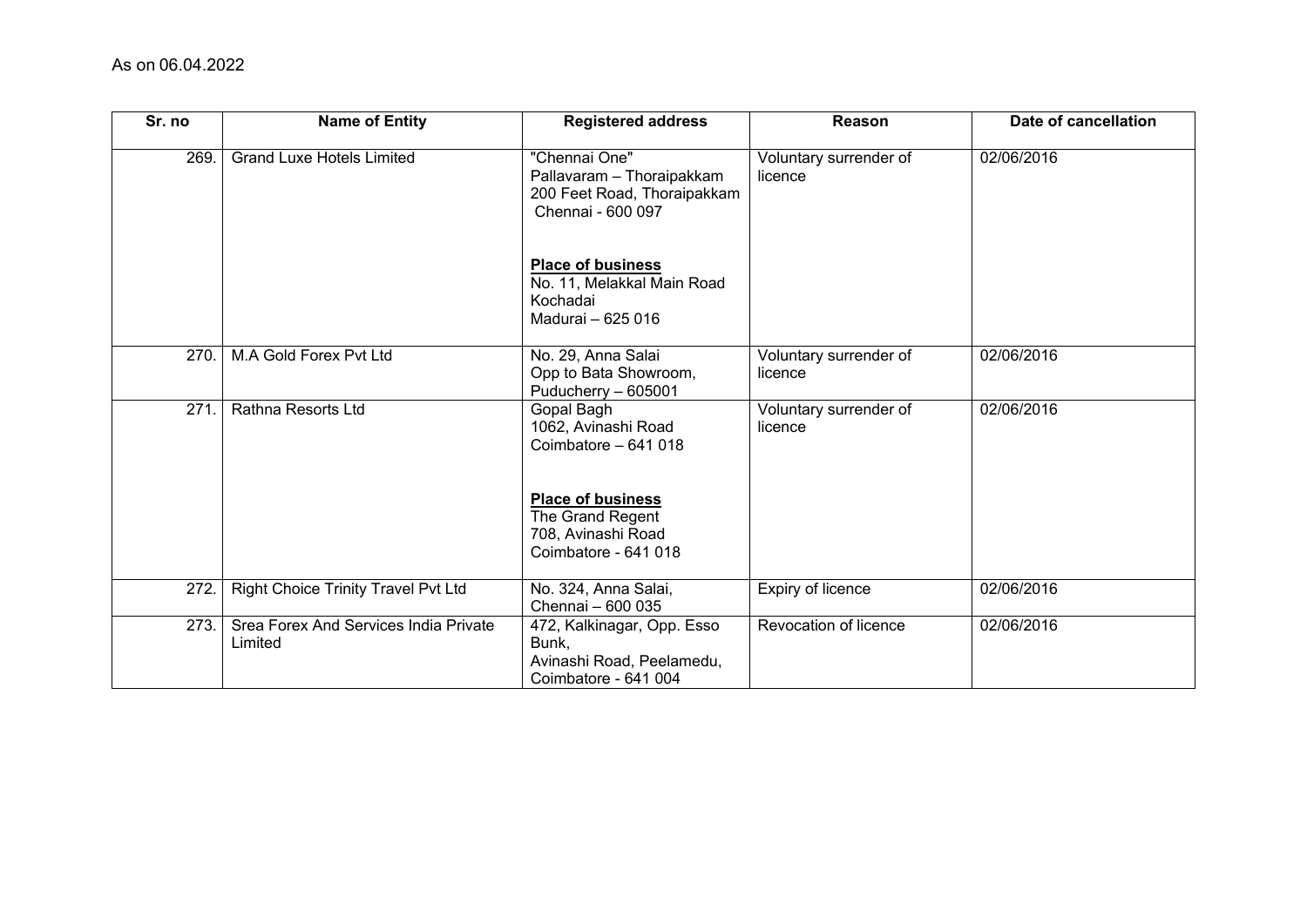| Sr. no | <b>Name of Entity</b>                           | <b>Registered address</b>                                                                                                          | Reason                            | Date of cancellation |
|--------|-------------------------------------------------|------------------------------------------------------------------------------------------------------------------------------------|-----------------------------------|----------------------|
| 274.   | <b>UB Forex Pvt Ltd</b>                         | S2, Asian Enclave, B-Block,<br>No.2/17, Thiruvalluvar Street,<br>Rangarajapuram,<br>Kodambakkam,<br>Chennai - 600 024              | Voluntary surrender of<br>licence | 02/06/2016           |
|        |                                                 | <b>Place of business</b><br>Flat No.5/1, Kala Flats,<br>44tth Street,<br>Ashok Nagar,<br>Chennai - 600 083.                        |                                   |                      |
| 275.   | Vaigai Wings Private Limited                    | Cresent Court, 963, Periyar<br>E.V.R High Road,<br>Near Dasaprakash<br>Chennai - 600 084                                           | Expiry of licence                 | 06/11/2019           |
| 276.   | Xenia Abode Services Private Limited            | No.7/11, Defence Officers<br>Colony<br>Guindy, Chennai - 600 032.                                                                  | Voluntary surrender of<br>licence | 04/01/2018           |
| 277.   | Ziraa Forex Private Limited                     | 178(2), Coral Merchant Street<br>Shop No.6, 2 <sup>nd</sup> Floor<br>George Town<br>Chennai-600001                                 | Voluntary surrender of<br>licence | 03/12/2021           |
| 278.   | Mayavaram Ravi Money Changer Private<br>Limited | No.28/1, Elathur Raja<br>Complex<br><b>Town Extension</b><br>Mayiladuthurai - 609 001                                              | Voluntary surrender of<br>licence | 06/04/2022           |
| 279.   | Sree Chakra Forex Private Limited               | Shop No.2J, Instant Office<br>2nd Floor, New Door No. 238<br>Old No.187/1<br>Thiru-Vi-Ka High Road<br>Mylapore<br>Chennai - 600004 | Voluntary surrender of<br>licence | 06/04/2022           |